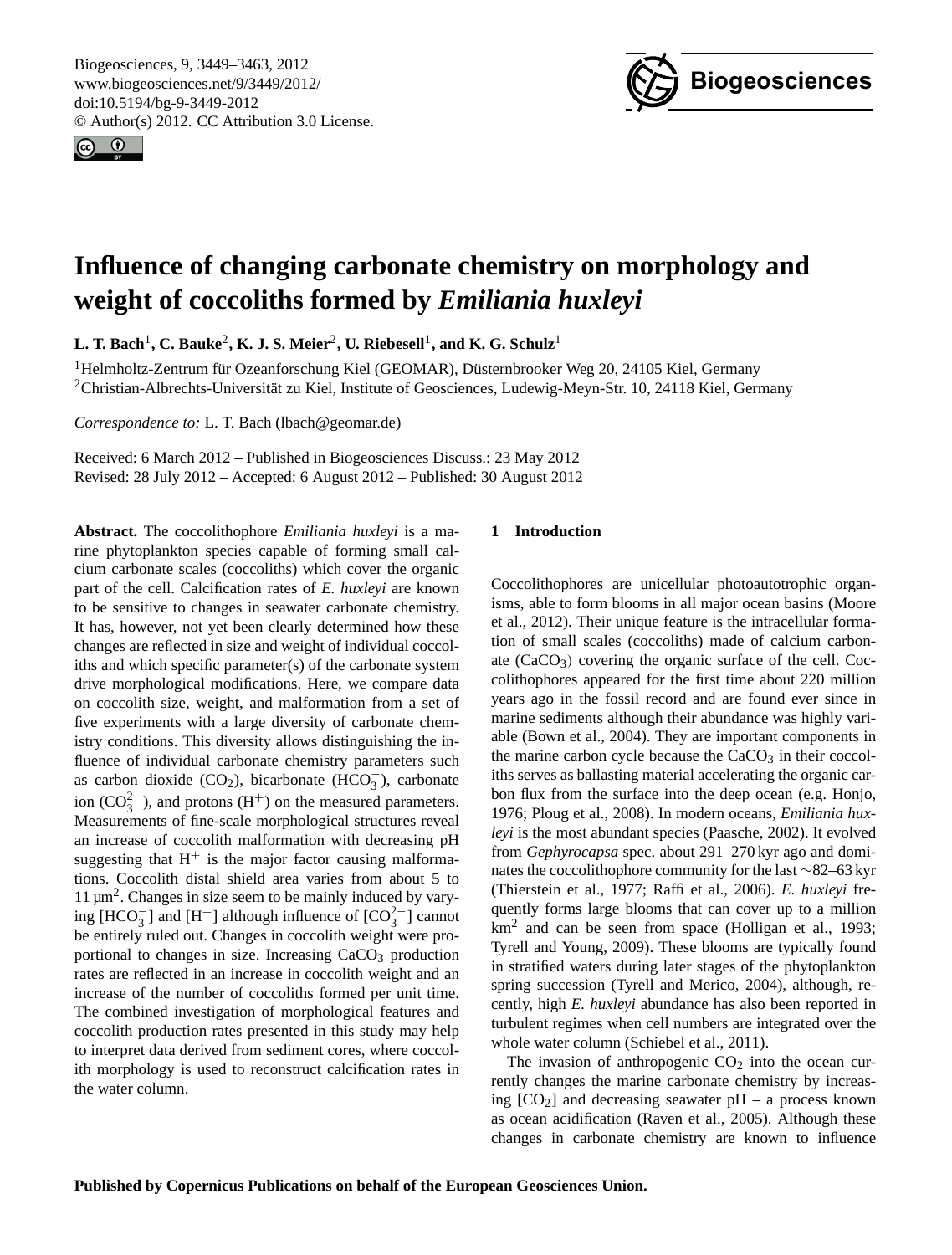calcification rates of *E. huxleyi* (Riebesell and Tortell, 2011), it is still not understood how changing calcification rates are reflected in coccolith size, weight, and exocytosis rate (i.e. the number of coccoliths formed and egested per day). Such knowledge is, however, urgently needed for cases where morphometric data originating, for example, from sediment cores is used to reconstruct calcification rates within the water column. The influence of changing carbonate chemistry on the appearance of coccolith malformations in *E. huxleyi* is better understood (Langer et al., 2010, 2011) but key questions such as, for example, which carbonate chemistry parameter is actually causing malformations are still unknown.

The study presented here aims to improve our understanding on the following three research questions. (1) Does morphology (size and weight) of *E. huxleyi* (strain PML B92/11) coccoliths change in response to changing carbonate chemistry conditions? (2) Are potential changes in morphology reflected in calcium carbonate production rates? (3) Which particular carbonate chemistry parameter(s) drive potential changes in *E. huxleyi* coccolith morphology? In order to address these questions, we evaluated samples for *E. huxleyi* coccolith size, weight and malformation from five culture experiments with a large diversity of carbonate chemistry conditions. This diversity allowed us to disentangle the carbonate system and assess which of the carbonate system parameters that can directly influence the cell physiology (i.e.  $CO<sub>2</sub>$ ,  $HCO_3^-$ ,  $CO_3^{2-}$  and  $H^+$ ) are responsible for possible changes in the morphology of coccoliths formed by *E. huxleyi*.

#### **2 Material and methods**

#### **2.1 Basic experimental settings**

Five experiments were conducted with monospecific cultures of the coccolithophore *Emiliania huxleyi* strain PML B92/11 (morphotype A), isolated in 1992 at the field station of the University of Bergen (Raunefjorden;  $60^{\circ}18'$  N,  $05^{\circ}15'E$ ). At this site, *E. huxleyi* usually blooms during late spring at typical surface water temperatures between 10–12 ◦C (compare Schulz et al., 2008). All experiments are generally similar in their design. Differences between them are exclusively manifested in the carbonate chemistry parameters of the culture medium (see Sect. 2.2).

All experiments were conducted with dilute batch cultures (LaRoche et al., 2010) at 15 °C and 150 μmol photons m<sup>-2</sup> s<sup>-1</sup> incident photon flux density in a 16/8 light/dark cycle. The growth medium was artificial seawater, prepared as described in Kester et al. (1967) but without the addition of NaHCO<sub>3</sub>. The artificial seawater medium (free of dissolved inorganic carbon (DIC) and total alkalinity (TA)) was enriched with  $\sim$ 64 µmol kg<sup>-1</sup> nitrate,  $4 \mu$ mol kg<sup>-1</sup> phosphate, f/8 concentrations for trace metals and vitamins (Guillard and Ryther, 1962),  $2 \text{ ml kg}^{-1}$  of natural North Sea water and 10 nmol kg<sup>-1</sup> of SeO<sub>2</sub> to avoid nutrient limitation in the course of the experiments. Samples for nitrate and phosphate were  $0.7 \mu m$  filtered at the beginning and the end of the experiments and measured according to Hansen and Koroleff (1999). The nutrient-enriched medium was sterile-filtered  $(0.2 \mu m)$  into sterile polycarbonate bottles where the carbonate system was adjusted (see following section). Samples for carbonate chemistry measurements (∼500 ml) were taken from these bottles after adjustment. The remaining medium was gently transferred into sterile 21 polycarbonate bottles. The headspace in the 21 bottles was kept below 5 ml. The culture medium was acclimated to  $15^{\circ}$ C overnight to avoid a thermal shock when transferring the cells from the pre-cultures to bottles in which the main experiments were performed. Cells were acclimated to the carbonate chemistry conditions of the main experiment for at least 7 generations prior to inoculation.

#### **2.2 Carbonate chemistry manipulations**

The experiments only differed with respect to the carbonate chemistry manipulation of the culture medium. In the first experiment, cells were cultured at constant total alkalinity  $(2320 \pm 22 \,\text{\mu} \text{mol kg}^{-1})$  and varying  $f \text{CO}_2$  levels, ranging from ∼20 to ∼5960 µatm. Here, DIC and TA levels were adjusted by adding calculated amounts of Na<sub>2</sub>CO<sub>3</sub> and hydrochloric acid  $(3.571 \text{ mol} 1^{-1})$ , certified by Merck) (Gattuso et al., 2010). In the second, third and fourth experiment, pH was kept constant at  $pH_f$  (free scale) 7.74 ( $\pm$ 0.004), 8 ( $\pm$ 0.01), and 8.34 ( $\pm$ 0.008), while  $fCO<sub>2</sub>$  was increased from ∼100 to ∼3600, from ∼40 to 3650, and from ∼21 to ∼1163 µatm, respectively. Carbonate chemistry in the constant pH approaches was adjusted by adding 2 mmol kg−<sup>1</sup> of 2-[-4-(2-Hydroxyethyl)- 1-piperazinyl]-ethanesulfonic acid (HEPES) to the culture medium, which was adjusted to the target  $pH_f$  levels. DIC was added as  $NaHCO<sub>3</sub>$ . The small change in pH in the HEPES buffered seawater medium due to  $NaHCO<sub>3</sub>$  addition was compensated by adding small amounts of strong NaOH or HCl. In the fifth experiment,  $fCO<sub>2</sub>$  was kept constant (430 ± 47 µatm), while DIC ranged from  $\sim$ 500 to 4100 µmol kg<sup>-1</sup>. DIC and  $fCO<sub>2</sub>$  were adjusted by adding calculated amounts of  $Na<sub>2</sub>CO<sub>3</sub>$  and hydrochloric acid (Gattuso et al., 2010). For an overview of carbonate chemistry conditions in all treatments, see Fig. 1 and Table 1. Note that each culture bottle is considered as an individual treatment in our data analysis and the errors given in Fig. 1 and Table 1 denote the change in carbonate chemistry speciation within the culture bottle from the beginning to the end of the experiment.

#### **2.3 Carbonate chemistry sampling and measurements**

Samples for TA measurements were filtered  $(0.7 \,\mu\text{m})$ , poisoned with a saturated  $HgCl<sub>2</sub>$  solution (0.5% final concentration) and stored at  $4^{\circ}$ C until measurements. TA was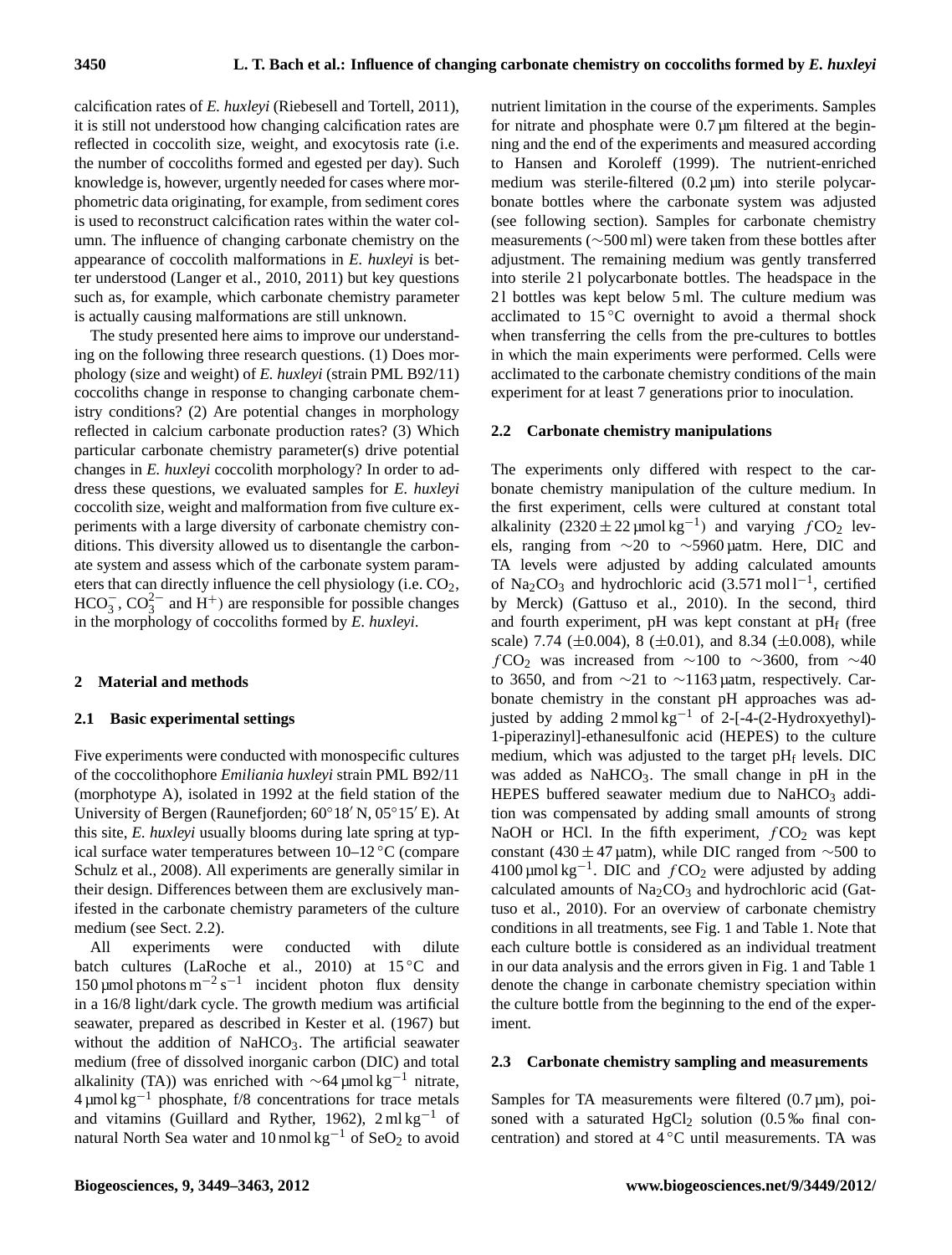| of the present study. DIC, HCO <sub>3</sub> , CO <sub>3</sub> <sup>-</sup> are given in $\mu$ molkg <sup>-1</sup> ; fCO <sub>2</sub> in $\mu$ atm; $\Omega_{\text{calc}}$<br>romotion or<br>A. and mal<br>neelith su<br>eciation, co<br>Carbonate chemistry<br>ahle. |
|----------------------------------------------------------------------------------------------------------------------------------------------------------------------------------------------------------------------------------------------------------------------|
| $\sum_{i=1}^{n}$<br>present the stands<br>aformation index is dimensionless. The error values shown in bracketer<br>$\lambda$ SA in $\mu$ m <sup>2</sup> and the ma <sup>r-</sup><br>-<br>د<br>while $\int_{0}^{1}$ of correlation is in respective.                 |
| ndicate that data was not collected fo<br>I measured coccoliths within a treatment. Empty                                                                                                                                                                            |

|                      |                                                                                                                                                                                                                                                                                                                                                                                                                                                                                                                                                                                                            |                                                                                                                                               |                                                                                                                       |                                                                                                                               |                                                                                                                                                                           |                                                                                                                                                                     |                                                                                |                                                                                |                                                             |                                                                                                                                                                                                                                                                                                                                                                                                                                                                                                                                                                                                                                                                                      |                                                                                   |                                                               |                                                                             | 4071                                                                               |                                                                   |                                                               |                                                                                |                               |                                                               |
|----------------------|------------------------------------------------------------------------------------------------------------------------------------------------------------------------------------------------------------------------------------------------------------------------------------------------------------------------------------------------------------------------------------------------------------------------------------------------------------------------------------------------------------------------------------------------------------------------------------------------------------|-----------------------------------------------------------------------------------------------------------------------------------------------|-----------------------------------------------------------------------------------------------------------------------|-------------------------------------------------------------------------------------------------------------------------------|---------------------------------------------------------------------------------------------------------------------------------------------------------------------------|---------------------------------------------------------------------------------------------------------------------------------------------------------------------|--------------------------------------------------------------------------------|--------------------------------------------------------------------------------|-------------------------------------------------------------|--------------------------------------------------------------------------------------------------------------------------------------------------------------------------------------------------------------------------------------------------------------------------------------------------------------------------------------------------------------------------------------------------------------------------------------------------------------------------------------------------------------------------------------------------------------------------------------------------------------------------------------------------------------------------------------|-----------------------------------------------------------------------------------|---------------------------------------------------------------|-----------------------------------------------------------------------------|------------------------------------------------------------------------------------|-------------------------------------------------------------------|---------------------------------------------------------------|--------------------------------------------------------------------------------|-------------------------------|---------------------------------------------------------------|
|                      |                                                                                                                                                                                                                                                                                                                                                                                                                                                                                                                                                                                                            |                                                                                                                                               |                                                                                                                       |                                                                                                                               |                                                                                                                                                                           |                                                                                                                                                                     |                                                                                |                                                                                |                                                             |                                                                                                                                                                                                                                                                                                                                                                                                                                                                                                                                                                                                                                                                                      |                                                                                   |                                                               |                                                                             |                                                                                    |                                                                   |                                                               |                                                                                |                               |                                                               |
|                      |                                                                                                                                                                                                                                                                                                                                                                                                                                                                                                                                                                                                            |                                                                                                                                               |                                                                                                                       |                                                                                                                               |                                                                                                                                                                           |                                                                                                                                                                     |                                                                                |                                                                                |                                                             |                                                                                                                                                                                                                                                                                                                                                                                                                                                                                                                                                                                                                                                                                      |                                                                                   |                                                               |                                                                             | 17.75                                                                              |                                                                   |                                                               |                                                                                |                               |                                                               |
|                      |                                                                                                                                                                                                                                                                                                                                                                                                                                                                                                                                                                                                            |                                                                                                                                               |                                                                                                                       |                                                                                                                               |                                                                                                                                                                           |                                                                                                                                                                     |                                                                                |                                                                                |                                                             |                                                                                                                                                                                                                                                                                                                                                                                                                                                                                                                                                                                                                                                                                      | $\begin{array}{l} 2027 \\ 1002 \\ 7.74 \\ 1920 \end{array}$                       | $\begin{array}{c} 2028 \\ 1004 \\ 7.74 \\ 1920 \end{array}$   | $\begin{array}{l} 2023 \\ 1004 \\ 7.74 \\ 9.6 \end{array}$                  | 3853                                                                               | 882<br>945<br>945<br>952                                          | 4058<br>1953<br>7.75<br>3841                                  | $7376$<br>$7.74$<br>$5683$                                                     | 7361<br>7.74<br>6972          | $7356$<br>$7.74$<br>$6964$                                    |
| $pH_f$ 7.74 constant |                                                                                                                                                                                                                                                                                                                                                                                                                                                                                                                                                                                                            |                                                                                                                                               |                                                                                                                       |                                                                                                                               |                                                                                                                                                                           |                                                                                                                                                                     |                                                                                | $33.4788$ 32                                                                   | 897/287                                                     | $\begin{array}{c} 20 \\ 45 \\ 7.74 \\ 8.7 \\ 1.3 \\ 2.6 \\ \end{array}$                                                                                                                                                                                                                                                                                                                                                                                                                                                                                                                                                                                                              | $\approx$                                                                         | $\begin{array}{c} 70 \\ 1.66 \end{array}$                     | $\begin{array}{c} \text{\large\it\%} \\ \text{\large\it\%} \end{array}$     | 145                                                                                | 143                                                               | $\frac{14}{3.43}$                                             | 258                                                                            | $\frac{256}{6.10}$            | 257                                                           |
|                      |                                                                                                                                                                                                                                                                                                                                                                                                                                                                                                                                                                                                            |                                                                                                                                               |                                                                                                                       |                                                                                                                               |                                                                                                                                                                           |                                                                                                                                                                     |                                                                                | 0.76                                                                           | 0.75                                                        |                                                                                                                                                                                                                                                                                                                                                                                                                                                                                                                                                                                                                                                                                      | $1.67\,$                                                                          |                                                               |                                                                             | 3.45                                                                               | 3.42                                                              |                                                               | 6.15                                                                           |                               | 6.13                                                          |
|                      | $\begin{array}{l} \tt{DC} \\ \tt{DC} \\ \tt{DC} \\ \tt{HC} \\ \tt{DC} \\ \tt{OC} \\ \tt{OC} \\ \tt{OC} \\ \tt{O} \\ \tt{O} \\ \tt{O} \\ \tt{O} \\ \tt{O} \\ \tt{N} \\ \tt{D} \\ \tt{D} \\ \tt{D} \\ \tt{D} \\ \tt{D} \\ \tt{D} \\ \tt{D} \\ \tt{D} \\ \tt{D} \\ \tt{D} \\ \tt{D} \\ \tt{D} \\ \tt{D} \\ \tt{D} \\ \tt{D} \\ \tt{D} \\ \tt{D} \\ \tt{D} \\ \tt{D} \\ \tt{D} \\ \tt{D} \\ \tt{$                                                                                                                                                                                                              | $33578 - 3$                                                                                                                                   | $8879$ $-7$                                                                                                           | $\frac{176}{112}$ $\frac{176}{112}$ $\frac{186}{112}$ $\frac{186}{112}$ $\frac{186}{112}$ $\frac{186}{112}$ $\frac{186}{112}$ |                                                                                                                                                                           | $\begin{array}{l} \pi\in\mathbb{R} \\ \pi\in\mathbb{R} \\ \pi\in\mathbb{R} \end{array}$                                                                             | 33077729                                                                       |                                                                                | 1.20(0.48)                                                  | 1.46(1.06)                                                                                                                                                                                                                                                                                                                                                                                                                                                                                                                                                                                                                                                                           | 1.80(1.26)                                                                        | .52(0.83)                                                     | 1.69(1.28)                                                                  |                                                                                    | 3.47 (3.05)                                                       | 2.86 (1.85)                                                   |                                                                                | 1.65(0.77)                    | .87(1.60)                                                     |
|                      |                                                                                                                                                                                                                                                                                                                                                                                                                                                                                                                                                                                                            |                                                                                                                                               |                                                                                                                       |                                                                                                                               |                                                                                                                                                                           |                                                                                                                                                                     |                                                                                | $\begin{array}{c} 1.43 \,(1.03) \\ 8.1 \,(1.68) \\ 0.44 \,(0.09) \end{array}$  |                                                             |                                                                                                                                                                                                                                                                                                                                                                                                                                                                                                                                                                                                                                                                                      | 9.32 (1.92)<br>0.41 (0.20)                                                        |                                                               |                                                                             | $\begin{array}{c} 2.96 \; (2.18) \\ 10.05 \; (2.13) \\ 0.35 \; (0.09) \end{array}$ |                                                                   |                                                               | $\begin{array}{c} 1.57 \,(1.10) \\ 9.54 \,(2.20) \\ 0.45 \,(0.16) \end{array}$ |                               |                                                               |
|                      | malformation                                                                                                                                                                                                                                                                                                                                                                                                                                                                                                                                                                                               |                                                                                                                                               |                                                                                                                       |                                                                                                                               |                                                                                                                                                                           |                                                                                                                                                                     |                                                                                |                                                                                |                                                             |                                                                                                                                                                                                                                                                                                                                                                                                                                                                                                                                                                                                                                                                                      |                                                                                   |                                                               |                                                                             |                                                                                    |                                                                   |                                                               |                                                                                |                               |                                                               |
|                      | $\begin{array}{l} \tt{DCO} \\ \tt{DCO} \\ \tt{H} \\ \tt{HCO} \\ \tt{O} \\ \tt{O} \\ \tt{O} \\ \tt{O} \\ \tt{O} \\ \tt{O} \\ \tt{NSA} \\ \tt{DSA} \\ \tt{DSA} \\ \tt{O} \\ \tt{O} \\ \tt{O} \\ \tt{O} \\ \tt{O} \\ \tt{O} \\ \tt{O} \\ \tt{O} \\ \tt{O} \\ \tt{O} \\ \tt{O} \\ \tt{O} \\ \tt{O} \\ \tt{O} \\ \tt{O} \\ \tt{O} \\ \tt{O} \\ \tt{O} \\ \tt{O} \\ \tt{O} \\ \tt{O} \\ \tt{$                                                                                                                                                                                                                    |                                                                                                                                               |                                                                                                                       |                                                                                                                               |                                                                                                                                                                           | $\frac{85}{20}$                                                                                                                                                     |                                                                                | $\begin{array}{l} 664 \\ 886 \\ 084 \end{array}$                               |                                                             |                                                                                                                                                                                                                                                                                                                                                                                                                                                                                                                                                                                                                                                                                      | $\frac{7879}{788}$                                                                |                                                               |                                                                             | $\begin{array}{c} 5249 \\ 1401 \\ 8.00 \end{array}$                                |                                                                   |                                                               |                                                                                | 12360<br>3230<br>8.00         |                                                               |
|                      |                                                                                                                                                                                                                                                                                                                                                                                                                                                                                                                                                                                                            |                                                                                                                                               |                                                                                                                       |                                                                                                                               |                                                                                                                                                                           |                                                                                                                                                                     |                                                                                |                                                                                |                                                             |                                                                                                                                                                                                                                                                                                                                                                                                                                                                                                                                                                                                                                                                                      |                                                                                   |                                                               |                                                                             |                                                                                    |                                                                   |                                                               |                                                                                |                               |                                                               |
|                      |                                                                                                                                                                                                                                                                                                                                                                                                                                                                                                                                                                                                            |                                                                                                                                               |                                                                                                                       |                                                                                                                               |                                                                                                                                                                           |                                                                                                                                                                     |                                                                                |                                                                                |                                                             |                                                                                                                                                                                                                                                                                                                                                                                                                                                                                                                                                                                                                                                                                      |                                                                                   |                                                               | $\frac{4025}{1061}$                                                         |                                                                                    | 5624<br>1511<br>7.99                                              |                                                               | 894<br>2380<br>8.00                                                            |                               |                                                               |
|                      |                                                                                                                                                                                                                                                                                                                                                                                                                                                                                                                                                                                                            |                                                                                                                                               |                                                                                                                       |                                                                                                                               | $\begin{array}{c} 486 \\ 208 \\ 364 \\ \end{array}$                                                                                                                       |                                                                                                                                                                     | $\frac{88}{728}$                                                               |                                                                                | 1817<br>194<br>198                                          | $\begin{array}{l} 283 \\ 608 \\ 8.00 \\ 2120 \end{array}$                                                                                                                                                                                                                                                                                                                                                                                                                                                                                                                                                                                                                            | 2677                                                                              | $\begin{array}{l} 3417 \\ 912 \\ 8.00 \\ 8.73 \end{array}$    | 3735                                                                        | 4874                                                                               | 5224                                                              | $7360$<br>1940<br>830<br>830                                  | 8348                                                                           |                               | $\begin{array}{l} 14085 \\ 3657 \\ 8.01 \\ 13061 \end{array}$ |
| $pH_f$ 8 constant    |                                                                                                                                                                                                                                                                                                                                                                                                                                                                                                                                                                                                            |                                                                                                                                               |                                                                                                                       |                                                                                                                               |                                                                                                                                                                           |                                                                                                                                                                     |                                                                                | $\frac{1329}{87}$                                                              |                                                             |                                                                                                                                                                                                                                                                                                                                                                                                                                                                                                                                                                                                                                                                                      |                                                                                   | $210$<br>$5.00$                                               |                                                                             |                                                                                    |                                                                   | 457                                                           | 557                                                                            | $\frac{11466}{774}$           | 887                                                           |
|                      |                                                                                                                                                                                                                                                                                                                                                                                                                                                                                                                                                                                                            |                                                                                                                                               |                                                                                                                       |                                                                                                                               | $30\atop 0.71$                                                                                                                                                            | $\substack{43 \\ -1.03}$                                                                                                                                            | $\begin{array}{c} 48 \\ 1.16 \end{array}$                                      | 2.06                                                                           | $\begin{array}{c} 110 \\ 2.62 \end{array}$                  | $\frac{141}{3.35}$                                                                                                                                                                                                                                                                                                                                                                                                                                                                                                                                                                                                                                                                   | $\begin{array}{c} 173 \\ 4.12 \end{array}$                                        |                                                               | 250<br>5.96                                                                 | 322<br>7.69                                                                        | $343$<br>8.19                                                     | 10.90                                                         | 13.27                                                                          |                               | $21.14$                                                       |
|                      |                                                                                                                                                                                                                                                                                                                                                                                                                                                                                                                                                                                                            | $\frac{4}{3}$ = $\frac{4}{3}$ $\frac{5}{3}$ $\frac{8}{3}$ $\frac{8}{3}$ $\frac{6}{3}$ $\frac{1}{2}$ $\frac{1}{3}$ $\frac{1}{6}$ $\frac{1}{3}$ | 88.8782                                                                                                               | $\begin{array}{l} 55 \\ 55 \\ 65 \\ 75 \\ \end{array}$                                                                        |                                                                                                                                                                           |                                                                                                                                                                     |                                                                                | 2.13 (1.54)                                                                    | 2.05 (1.81)                                                 | 95 (1.50)                                                                                                                                                                                                                                                                                                                                                                                                                                                                                                                                                                                                                                                                            | 2.23 (1.15)                                                                       | 2.17 (1.54)                                                   | 2.30 (1.67)                                                                 | 2.27 (1.45)                                                                        | 2.29(1.41)                                                        | 2.30 (1.87                                                    |                                                                                |                               |                                                               |
|                      |                                                                                                                                                                                                                                                                                                                                                                                                                                                                                                                                                                                                            |                                                                                                                                               |                                                                                                                       |                                                                                                                               | $\begin{array}{c} 1.34\ (0.90) \\ 5.46\ (1.12) \\ 4 \end{array}$                                                                                                          | $(61.1)$ 13.<br>$(1.19)$                                                                                                                                            | $\begin{array}{c} 1.71 \ (1.85) \\ 9.11 \ (1.75) \end{array}$                  |                                                                                | 10.76(2.25)                                                 |                                                                                                                                                                                                                                                                                                                                                                                                                                                                                                                                                                                                                                                                                      | (0.77(2.45))                                                                      |                                                               | (0.69(2.40))                                                                |                                                                                    | (1.51(2.54)                                                       |                                                               | 1.14(2.22)                                                                     |                               | $\frac{10.00\, (2.30)}{0.37\, (0.17)}$                        |
|                      | malformation                                                                                                                                                                                                                                                                                                                                                                                                                                                                                                                                                                                               |                                                                                                                                               |                                                                                                                       |                                                                                                                               |                                                                                                                                                                           | 39 (0.13)                                                                                                                                                           | 0.34 (0.12)                                                                    |                                                                                | 0.30(0.12)                                                  |                                                                                                                                                                                                                                                                                                                                                                                                                                                                                                                                                                                                                                                                                      | 0.29(0.06)                                                                        |                                                               | 0.31 (0.10)                                                                 |                                                                                    | 0.34(0.12)                                                        |                                                               | 0.34(0.12)                                                                     |                               |                                                               |
|                      |                                                                                                                                                                                                                                                                                                                                                                                                                                                                                                                                                                                                            |                                                                                                                                               |                                                                                                                       |                                                                                                                               |                                                                                                                                                                           |                                                                                                                                                                     |                                                                                |                                                                                |                                                             |                                                                                                                                                                                                                                                                                                                                                                                                                                                                                                                                                                                                                                                                                      |                                                                                   |                                                               |                                                                             |                                                                                    |                                                                   |                                                               |                                                                                |                               |                                                               |
|                      |                                                                                                                                                                                                                                                                                                                                                                                                                                                                                                                                                                                                            |                                                                                                                                               |                                                                                                                       |                                                                                                                               |                                                                                                                                                                           |                                                                                                                                                                     |                                                                                |                                                                                |                                                             |                                                                                                                                                                                                                                                                                                                                                                                                                                                                                                                                                                                                                                                                                      | $3922$<br>$442$                                                                   |                                                               |                                                                             |                                                                                    |                                                                   |                                                               |                                                                                |                               |                                                               |
|                      |                                                                                                                                                                                                                                                                                                                                                                                                                                                                                                                                                                                                            |                                                                                                                                               |                                                                                                                       |                                                                                                                               | $83.387$<br>$778$                                                                                                                                                         | 882378                                                                                                                                                              | $8804$<br>$-834$<br>$-84$                                                      | $237$<br>$353$<br>$55$<br>$195$                                                | $\frac{2250}{257}$<br>8.34<br>1957                          | $2252$<br>$256$<br>$834$<br>$1957$                                                                                                                                                                                                                                                                                                                                                                                                                                                                                                                                                                                                                                                   |                                                                                   | $\frac{25}{324}$<br>$\frac{43}{34}$<br>$\frac{4}{34}$         | $\begin{array}{c} 394 \\ 434 \\ \end{array}$                                | $\begin{array}{l} 684 \\ 74 \\ 83 \\ 87 \\ \end{array}$                            | 6681<br>741<br>8.35<br>5792                                       |                                                               | 917<br>155<br>158<br>363                                                       | 9938<br>1160<br>8.33<br>8663  | 962<br>1163<br>233<br>8685                                    |
|                      |                                                                                                                                                                                                                                                                                                                                                                                                                                                                                                                                                                                                            |                                                                                                                                               |                                                                                                                       |                                                                                                                               |                                                                                                                                                                           |                                                                                                                                                                     |                                                                                |                                                                                |                                                             |                                                                                                                                                                                                                                                                                                                                                                                                                                                                                                                                                                                                                                                                                      | 8.34<br>3406                                                                      |                                                               | 3418                                                                        |                                                                                    |                                                                   |                                                               |                                                                                |                               |                                                               |
| $pH_f$ 8.34 constant |                                                                                                                                                                                                                                                                                                                                                                                                                                                                                                                                                                                                            |                                                                                                                                               |                                                                                                                       |                                                                                                                               | $112\atop-2.67$                                                                                                                                                           | $114$<br>2.71                                                                                                                                                       | $113$<br>$2.70$                                                                |                                                                                | $284$<br>6.76                                               | 285<br>6.79                                                                                                                                                                                                                                                                                                                                                                                                                                                                                                                                                                                                                                                                          | 499                                                                               | 499                                                           | $\frac{500}{11.92}$                                                         | 862                                                                                | 861                                                               | $674$<br>$738$<br>$535$<br>$5782$<br>$582$                    | 1231                                                                           | $1231$<br>$29.35$             |                                                               |
|                      |                                                                                                                                                                                                                                                                                                                                                                                                                                                                                                                                                                                                            |                                                                                                                                               |                                                                                                                       |                                                                                                                               |                                                                                                                                                                           |                                                                                                                                                                     |                                                                                | 283<br>6.75                                                                    |                                                             |                                                                                                                                                                                                                                                                                                                                                                                                                                                                                                                                                                                                                                                                                      | 11.90                                                                             |                                                               |                                                                             | 20.54                                                                              | 20.53                                                             | 20.54                                                         | 29.34                                                                          |                               | $1234$<br>$29.42$                                             |
|                      | $\begin{array}{l} \text{DIC} \\ \text{CQ}_2 \\ \text{F4}_1 \\ \text{HCO}_3^{\text{2--}} \\ \text{OQ}_4 \\ \text{of the right} \\ \text{of the right} \\ \text{of the right} \\ \text{of the right} \\ \text{of the right} \\ \text{of the right} \\ \text{of the right} \\ \text{of the right} \\ \text{of the right} \\ \text{of the right} \\ \text{of the right} \\ \text{of the right} \\ \text{of the right} \\ \text{of the right} \\ \text{of the right} \\ \text{of the right} \\ \text{of the right} \\ \text{of the right} \\ \text{of the right} \\ \text{of the right} \\ \text{of the right}$ | 87.85778                                                                                                                                      | $27.535883 - 0$                                                                                                       | $\Xi$ $\approx$ $\Xi$ $\Xi$ $\approx$ $\Xi$ $\Xi$ $\sim$ $\sim$                                                               | 1.57 (0.40)                                                                                                                                                               | 08 (1.22)                                                                                                                                                           | .72(0.59)                                                                      | 2.24 (0.57)                                                                    | 2.35 (0.56)                                                 | 2.09(0.30)                                                                                                                                                                                                                                                                                                                                                                                                                                                                                                                                                                                                                                                                           |                                                                                   | $11.89$<br>$2.59(0.62)$                                       | (0.47)                                                                      |                                                                                    | 2.28 (0.57)                                                       | 2.14(0.47)                                                    | 4.23 (1.31)                                                                    | 3.05 (0.77)                   | 3.47 (0.85)                                                   |
|                      | DSA                                                                                                                                                                                                                                                                                                                                                                                                                                                                                                                                                                                                        |                                                                                                                                               |                                                                                                                       |                                                                                                                               | $6.42\ (1.17)$                                                                                                                                                            |                                                                                                                                                                     |                                                                                | (0.14(2.02)                                                                    |                                                             |                                                                                                                                                                                                                                                                                                                                                                                                                                                                                                                                                                                                                                                                                      |                                                                                   |                                                               |                                                                             |                                                                                    |                                                                   |                                                               | 10.10(2.02)                                                                    |                               |                                                               |
|                      | nalformation                                                                                                                                                                                                                                                                                                                                                                                                                                                                                                                                                                                               |                                                                                                                                               |                                                                                                                       |                                                                                                                               | 0.36 (0.10)                                                                                                                                                               |                                                                                                                                                                     |                                                                                | 0.34 (0.10)                                                                    |                                                             |                                                                                                                                                                                                                                                                                                                                                                                                                                                                                                                                                                                                                                                                                      | $\begin{array}{c} 2.44 \; (0.60) \\ 9.83 \; (2.06) \\ 0.30 \; (0.07) \end{array}$ |                                                               |                                                                             | $\begin{array}{c} 2.57 \ (0.56) \\ 9.93 \ (2.10) \\ 0.31 \ (0.12) \end{array}$     |                                                                   |                                                               | 0.37(0.13)                                                                     |                               |                                                               |
|                      |                                                                                                                                                                                                                                                                                                                                                                                                                                                                                                                                                                                                            |                                                                                                                                               |                                                                                                                       |                                                                                                                               |                                                                                                                                                                           |                                                                                                                                                                     |                                                                                |                                                                                |                                                             |                                                                                                                                                                                                                                                                                                                                                                                                                                                                                                                                                                                                                                                                                      |                                                                                   |                                                               |                                                                             |                                                                                    |                                                                   |                                                               |                                                                                |                               |                                                               |
|                      |                                                                                                                                                                                                                                                                                                                                                                                                                                                                                                                                                                                                            |                                                                                                                                               |                                                                                                                       |                                                                                                                               | $\begin{array}{l} 22 \\ 24 \\ 34 \\ \hline \end{array} \begin{array}{l} 28 \\ 28 \\ 28 \\ 29 \\ \hline \end{array} \begin{array}{l} 24 \\ 24 \\ 25 \\ \hline \end{array}$ | $\begin{array}{l} 26 \\ 26 \\ 36 \\ \hline \end{array} \begin{array}{l} 26 \\ 26 \\ 26 \\ \hline \end{array} \begin{array}{l} 26 \\ 26 \\ 26 \\ \hline \end{array}$ | ខ្លួង ∞ ន្ថែង 5ូ⇒                                                              | $\begin{array}{l} 1159 \\ 465 \\ \times 1093 \end{array}$                      | $\frac{134}{47} \times \frac{16}{116} \times \frac{13}{11}$ | $\begin{array}{l} \underline{\text{NS}}\\ \underline{\text{MS}}\\ \underline{\text{MS}}\\ \underline{\text{MS}}\\ \underline{\text{MS}}\\ \underline{\text{MS}}\\ \underline{\text{MS}}\\ \underline{\text{MS}}\\ \underline{\text{MS}}\\ \underline{\text{MS}}\\ \underline{\text{MS}}\\ \underline{\text{MS}}\\ \underline{\text{MS}}\\ \underline{\text{MS}}\\ \underline{\text{MS}}\\ \underline{\text{MS}}\\ \underline{\text{MS}}\\ \underline{\text{MS}}\\ \underline{\text{MS}}\\ \underline{\text{MS}}\\ \underline{\text{MS}}\\ \underline{\text{MS}}\\ \underline{\text{MS}}\\ \underline{\text{MS}}\\ \underline{\text{MS}}\\ \underline{\text{MS}}\\ \underline{\text{$ | $\frac{10}{10}$                                                                   | $\frac{1910}{404}$<br>$\frac{8}{1750}$                        | $\frac{1912}{407}$<br>$\frac{8}{1753}$                                      | $\begin{array}{c} 4117 \\ 415 \end{array}$                                         | $\frac{100}{407}$                                                 | $\frac{4112}{408}$<br>35.19                                   |                                                                                |                               |                                                               |
|                      |                                                                                                                                                                                                                                                                                                                                                                                                                                                                                                                                                                                                            |                                                                                                                                               |                                                                                                                       |                                                                                                                               |                                                                                                                                                                           |                                                                                                                                                                     |                                                                                |                                                                                |                                                             |                                                                                                                                                                                                                                                                                                                                                                                                                                                                                                                                                                                                                                                                                      | $rac{8}{1754}$                                                                    |                                                               |                                                                             | $\frac{8}{3531}$                                                                   |                                                                   |                                                               |                                                                                |                               |                                                               |
|                      |                                                                                                                                                                                                                                                                                                                                                                                                                                                                                                                                                                                                            |                                                                                                                                               |                                                                                                                       |                                                                                                                               |                                                                                                                                                                           |                                                                                                                                                                     |                                                                                |                                                                                |                                                             |                                                                                                                                                                                                                                                                                                                                                                                                                                                                                                                                                                                                                                                                                      |                                                                                   |                                                               |                                                                             |                                                                                    | $\frac{8}{35} \frac{15}{15}$                                      |                                                               |                                                                                |                               |                                                               |
| $CO2$ constant       |                                                                                                                                                                                                                                                                                                                                                                                                                                                                                                                                                                                                            |                                                                                                                                               |                                                                                                                       |                                                                                                                               |                                                                                                                                                                           |                                                                                                                                                                     |                                                                                | $\begin{smallmatrix} 0 & 1 \\ 0 & 1 \end{smallmatrix}$                         |                                                             |                                                                                                                                                                                                                                                                                                                                                                                                                                                                                                                                                                                                                                                                                      | $\frac{14}{3}$ 3.43                                                               | $\frac{143}{143}$                                             | $\frac{3}{4}$ 3                                                             | 571                                                                                |                                                                   | 577<br>13.75                                                  |                                                                                |                               |                                                               |
|                      |                                                                                                                                                                                                                                                                                                                                                                                                                                                                                                                                                                                                            |                                                                                                                                               |                                                                                                                       |                                                                                                                               |                                                                                                                                                                           |                                                                                                                                                                     |                                                                                |                                                                                |                                                             |                                                                                                                                                                                                                                                                                                                                                                                                                                                                                                                                                                                                                                                                                      |                                                                                   |                                                               |                                                                             | 13.60                                                                              | 13.76                                                             |                                                               |                                                                                |                               |                                                               |
|                      | $\begin{array}{l} \tt{DC} \\ \tt{DC} \\ \tt{DC} \\ \tt{HC} \\ \tt{DC} \\ \tt{OC} \\ \tt{OC} \\ \tt{OC} \\ \tt{O} \\ \tt{O} \\ \tt{O} \\ \tt{O} \\ \tt{O} \\ \tt{N} \\ \tt{D} \\ \tt{D} \\ \tt{D} \\ \tt{D} \\ \tt{D} \\ \tt{D} \\ \tt{D} \\ \tt{D} \\ \tt{D} \\ \tt{D} \\ \tt{D} \\ \tt{D} \\ \tt{D} \\ \tt{D} \\ \tt{D} \\ \tt{D} \\ \tt{D} \\ \tt{D} \\ \tt{D} \\ \tt{D} \\ \tt{D} \\ \tt{$                                                                                                                                                                                                              | $\frac{45}{4}$ $\frac{5}{4}$ $\approx$ $\frac{17}{4}$ $\approx$ $\frac{17}{4}$ $\approx$ $\frac{17}{4}$ $\approx$ $\approx$                   | $388$ $\frac{8}{2}$ $\frac{8}{2}$ $\frac{8}{2}$ $\frac{1}{2}$ $\frac{1}{2}$ $\frac{1}{2}$ $\frac{1}{2}$ $\frac{1}{2}$ |                                                                                                                               | 1.07(0.60)                                                                                                                                                                |                                                                                                                                                                     |                                                                                | $\begin{array}{c} 1.65 \,(1.42) \\ 8.32 \,(1.76) \\ 0.34 \,(0.19) \end{array}$ | 2.41 (1.56)                                                 | 1.35(1.07)                                                                                                                                                                                                                                                                                                                                                                                                                                                                                                                                                                                                                                                                           | 1.84 (1.20)                                                                       | .78 (1.38)                                                    | 1.74 (0.87                                                                  | $\begin{array}{c} 1.85\ (1.10)\\ 10.62\ (2.27)\\ 0.29\ (0.10)\end{array}$          | 2.09 (1.44)                                                       | 1.91 (1.47)                                                   |                                                                                |                               |                                                               |
|                      |                                                                                                                                                                                                                                                                                                                                                                                                                                                                                                                                                                                                            |                                                                                                                                               |                                                                                                                       | 4.59(0.98)                                                                                                                    | 7.49 (1.73)                                                                                                                                                               |                                                                                                                                                                     |                                                                                |                                                                                |                                                             |                                                                                                                                                                                                                                                                                                                                                                                                                                                                                                                                                                                                                                                                                      | $\begin{array}{c} 9.61 \ (1.78) \\ 0.30 \ (0.12) \end{array}$                     |                                                               |                                                                             |                                                                                    |                                                                   |                                                               |                                                                                |                               |                                                               |
|                      | malformation                                                                                                                                                                                                                                                                                                                                                                                                                                                                                                                                                                                               |                                                                                                                                               |                                                                                                                       |                                                                                                                               | 0.46(0.15)                                                                                                                                                                |                                                                                                                                                                     |                                                                                |                                                                                |                                                             |                                                                                                                                                                                                                                                                                                                                                                                                                                                                                                                                                                                                                                                                                      |                                                                                   |                                                               |                                                                             |                                                                                    |                                                                   |                                                               |                                                                                |                               |                                                               |
|                      | $\begin{array}{l} \mathbb{E} \, \mathbb{C}^2 \, \mathbb{E} \, \mathbb{C}^3 \\ \mathbb{E} \, \mathbb{E} \, \mathbb{C}^3 \\ \mathbb{E} \, \mathbb{E} \, \mathbb{C} \end{array}$                                                                                                                                                                                                                                                                                                                                                                                                                              | $\begin{array}{c} 1421 \\ 20 \\ 9.06 \end{array}$                                                                                             | $\begin{array}{c} 1612 \\ 568 \end{array}$                                                                            | $\begin{array}{c} 1749 \\ 88 \\ 8.63 \end{array}$                                                                             | $\begin{array}{c} 1854 \\ 40 \\ 849 \end{array}$                                                                                                                          | 1942<br>209<br>8.36<br>1678                                                                                                                                         | 1996<br>288<br>8.24                                                            | $\begin{array}{c} 2064 \\ 398 \\ 8.13 \end{array}$                             | 2105<br>492<br>8.05<br>9.940                                | 2131                                                                                                                                                                                                                                                                                                                                                                                                                                                                                                                                                                                                                                                                                 | $\begin{array}{c} 2175 \\ 745 \\ 7.89 \end{array}$                                | $\frac{2192}{391}$<br>$\frac{2192}{7.82}$<br>$\frac{206}{91}$ | $\frac{227}{1004}$                                                          | $\begin{array}{l} 238 \\ 1165 \\ 7.72 \\ 2119 \end{array}$                         | $\begin{array}{c} 283 \\ 1791 \\ 174 \\ 186 \\ 19 \\ \end{array}$ | $\begin{array}{c} 234 \\ 244 \\ 256 \\ 268 \\ \end{array}$    | $\begin{array}{l} 2375 \\ 3075 \\ 7.32 \\ 2229 \end{array}$                    | 2459<br>1787<br>7.13<br>2260  | $\frac{1438}{53788}$ $\frac{889}{109}$ $\frac{843}{109}$      |
|                      |                                                                                                                                                                                                                                                                                                                                                                                                                                                                                                                                                                                                            |                                                                                                                                               |                                                                                                                       |                                                                                                                               |                                                                                                                                                                           |                                                                                                                                                                     |                                                                                |                                                                                |                                                             | $\frac{621}{7.96}$                                                                                                                                                                                                                                                                                                                                                                                                                                                                                                                                                                                                                                                                   |                                                                                   |                                                               |                                                                             |                                                                                    |                                                                   |                                                               |                                                                                |                               |                                                               |
|                      |                                                                                                                                                                                                                                                                                                                                                                                                                                                                                                                                                                                                            |                                                                                                                                               |                                                                                                                       |                                                                                                                               |                                                                                                                                                                           |                                                                                                                                                                     |                                                                                |                                                                                |                                                             |                                                                                                                                                                                                                                                                                                                                                                                                                                                                                                                                                                                                                                                                                      |                                                                                   |                                                               |                                                                             |                                                                                    |                                                                   |                                                               |                                                                                |                               |                                                               |
|                      |                                                                                                                                                                                                                                                                                                                                                                                                                                                                                                                                                                                                            | 804                                                                                                                                           | 1125                                                                                                                  | 1355                                                                                                                          | 1531                                                                                                                                                                      |                                                                                                                                                                     | 1776                                                                           | 1880                                                                           |                                                             |                                                                                                                                                                                                                                                                                                                                                                                                                                                                                                                                                                                                                                                                                      | 2040<br>107<br>254                                                                |                                                               |                                                                             |                                                                                    |                                                                   |                                                               |                                                                                |                               |                                                               |
| TA constant          |                                                                                                                                                                                                                                                                                                                                                                                                                                                                                                                                                                                                            | $617$                                                                                                                                         | 485                                                                                                                   | 390<br>9.30                                                                                                                   | $\frac{318}{7.57}$                                                                                                                                                        | 256                                                                                                                                                                 | $209$<br>$4.98$                                                                | 169                                                                            | $146$<br>3.49                                               | $\begin{array}{c} 122 \\ 2.91 \end{array}$                                                                                                                                                                                                                                                                                                                                                                                                                                                                                                                                                                                                                                           |                                                                                   |                                                               | $\frac{84}{2.01}$                                                           | $\frac{74}{1.76}$                                                                  |                                                                   | $\frac{38}{0.90}$                                             | $31\atop 0.74$                                                                 | $^{20}_{0.49}$                |                                                               |
|                      | $\Omega_{\rm calcite}$                                                                                                                                                                                                                                                                                                                                                                                                                                                                                                                                                                                     | 14.69                                                                                                                                         | 11.56                                                                                                                 |                                                                                                                               |                                                                                                                                                                           | 6.11                                                                                                                                                                |                                                                                | 4.03                                                                           |                                                             |                                                                                                                                                                                                                                                                                                                                                                                                                                                                                                                                                                                                                                                                                      |                                                                                   | 2.18                                                          |                                                                             |                                                                                    |                                                                   |                                                               |                                                                                |                               |                                                               |
|                      | weight                                                                                                                                                                                                                                                                                                                                                                                                                                                                                                                                                                                                     | 0.90(0.36)                                                                                                                                    | 1.36(0.59)                                                                                                            | $\begin{array}{c} 1.66\ (0.74) \\ 8.93\ (1.86) \end{array}$                                                                   | 1.80 (0.78)                                                                                                                                                               | 94 (0.87)                                                                                                                                                           |                                                                                | 1.93(0.87)                                                                     | 0.85(0.98)                                                  |                                                                                                                                                                                                                                                                                                                                                                                                                                                                                                                                                                                                                                                                                      | 1.67(0.71)                                                                        | .58 (0.76)                                                    |                                                                             | .49(0.67)                                                                          | 1.25(0.50)                                                        | 1.28(0.60)                                                    | 1.28(0.50)                                                                     | 1.21(0.53)                    |                                                               |
|                      | malformation<br>DSA                                                                                                                                                                                                                                                                                                                                                                                                                                                                                                                                                                                        | $5.94(1.07)$<br>0.25 (0.09)                                                                                                                   | $6.77(1.28)$<br>$0.24(0.07)$                                                                                          | 0.24(0.06)                                                                                                                    |                                                                                                                                                                           |                                                                                                                                                                     | $\begin{array}{c} 2.07 \ (0.98) \\ 9.32 \ (2.00) \\ 0.27 \ (0.08) \end{array}$ |                                                                                |                                                             | $\begin{array}{c} 1.74\ (0.78)\\ 9.93\ (2.47)\\ 0.37\ (0.16) \end{array}$                                                                                                                                                                                                                                                                                                                                                                                                                                                                                                                                                                                                            |                                                                                   |                                                               | $\begin{array}{c} 1.60\ (0.71) \\ 9.74\ (2.06) \\ 0.46\ (0.10) \end{array}$ |                                                                                    |                                                                   | $\begin{array}{c} 8.00 \ (1.63) \\ 0.49 \ (0.14) \end{array}$ | $7.25(1.55)$<br>0.44 (0.12)                                                    | $7.07(1.50)$<br>0.61 $(0.15)$ |                                                               |
|                      |                                                                                                                                                                                                                                                                                                                                                                                                                                                                                                                                                                                                            |                                                                                                                                               |                                                                                                                       |                                                                                                                               |                                                                                                                                                                           |                                                                                                                                                                     |                                                                                |                                                                                |                                                             |                                                                                                                                                                                                                                                                                                                                                                                                                                                                                                                                                                                                                                                                                      |                                                                                   |                                                               |                                                                             |                                                                                    |                                                                   |                                                               |                                                                                |                               |                                                               |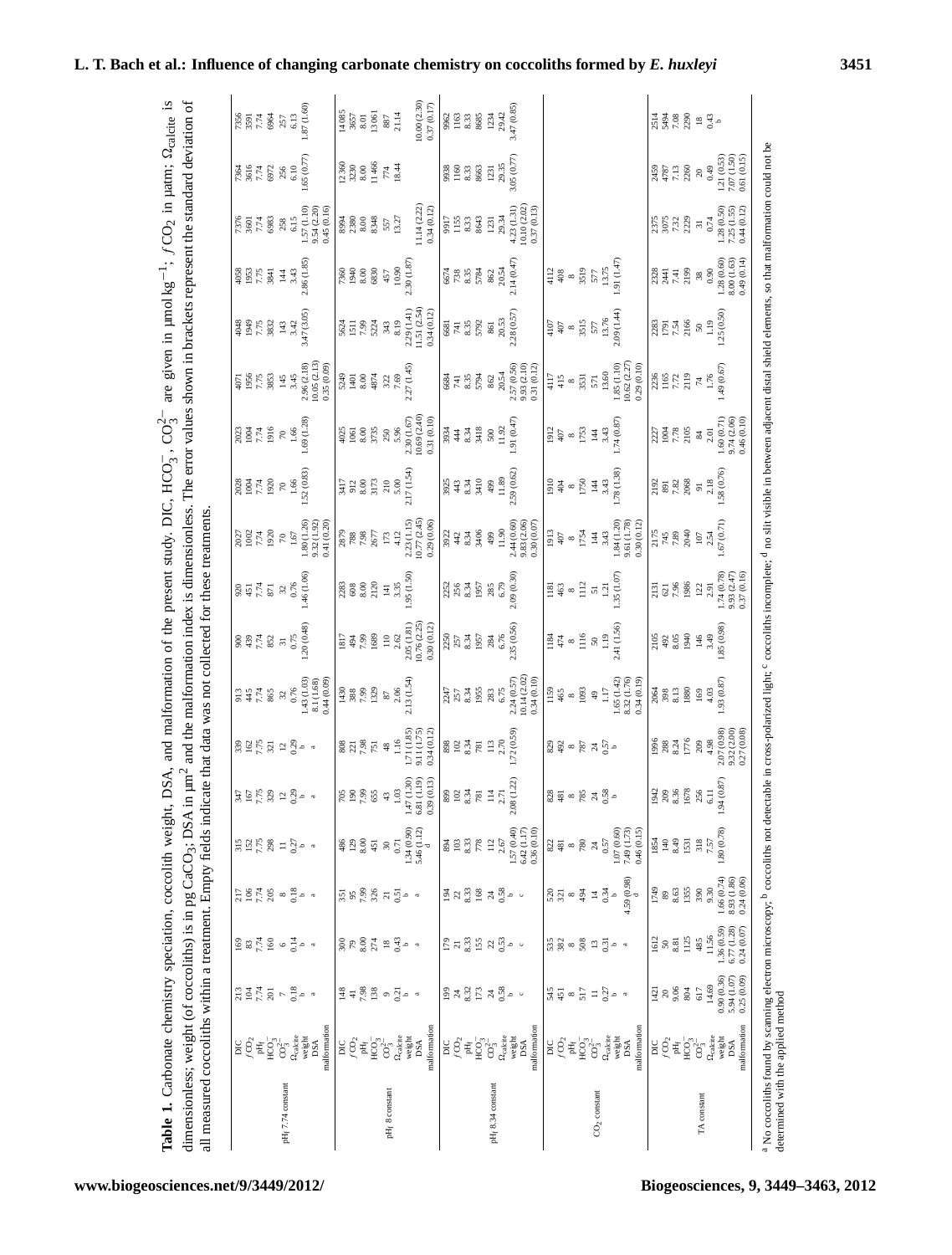

**Fig. 1.** Morphological quantities measured by SEM. **(A)** Measured **and the attention** by Semi-stal distal distal distal distal distal distal distal distal distal distal distal distal distal distal distal distal distal dis distal shield width (DSW), central area length (CAL), central area length (CAL), central area calculation of malformation index, proximal distance between two TA experiment and the DIC measurements from adjacent slits (dl). pl, sl, and dl were measured for each slit of the The estimation of DIC of these samples is sh  $\frac{1}{2}$  in Bach et al. (2011) and shall be outlined or ples of coccolities with corresponding malformation calculated from  $\frac{1}{2}$  the following DIC concentrations from the between the between the between the between size attributes, distal shield area (DSA), distal shield length (DSL), width (CAW), and outer shield length (OSL). **(B)** Measurements for adjacent slits (pl), length of slit (sl), and distal distance between two investigated coccolith and then processed with Eq. (8). **(C)** Exam-Eq. (8). The arrow indicates increasing malformation.

open cell titration (Dickson et al., 2003) and corrected with measured in duplicate applying a two-stage potentiometric certified reference material (A. Dickson, La Jolla, CA). Some TA samples of the constant  $CO<sub>2</sub>$  experiment were higher than  $\sim$ 4700 µmol kg<sup>-1</sup> and had to be diluted in order to get reliable results. Therefore, these TA samples were mixed with double de-ionised water, containing no alkalinity. The ratio of double de-ionised water relative to the TA sample was determined on a balance (Sartorius) with a precision of  $\pm 0.01$  g.

Samples for DIC were sterile filtered  $(0.2 \mu m)$  with gentle pressure and stored bubble-free at 4 ◦C in 4 ml borosilicate bottles. All DIC samples were measured according to Stoll et al. (2001). In most treatments of the constant pH experiments, DIC was either too high or too low to be measured according to Stoll et al. (2001). To solve this problem, sample medium was mixed with artificial seawater of known DIC concentration. The ratio of the mixing solvent to the original DIC sample was determined by first weighing the mixing solvent alone, and in a second step by weighing the mixing solvent plus the original DIC sample on a balance with a precision of  $\pm 0.01$  mg (Sartorius). The mixture was carefully rotated in a 50 ml tube with ∼1 ml headspace. The ratio of sample to mixing solvent was adjusted to result in a final DIC concentration of approximately 1800–2200 µmol kg−<sup>1</sup> . After the mixing procedure, DIC samples were processed identical to undiluted samples (see above).

Samples for pH<sub>f</sub> were measured potentiometrically at 15 °C with separate glass and reference electrodes (Metrohm) which were calibrated with reference material certified for TA and DIC with a salinity of 33.3 (A. Dickson, La Jolla, CA).  $pH_f$  of the reference material was calculated from certified TA and DIC applying the constants of Roy et al. (1993). Measured electromotive force  $(E)$  of the samples and standards were used to calculate the  $pH_f$  of the sample as

$$
pH_f = pH_{f_ref} + \frac{E_s - E_x}{R \times T \times \frac{\ln 10}{F}},
$$
\n(1)

where  $pH_{f,ref}$  is the calculated  $pH_f$  of the certified reference material,  $T$  is the temperature of the sample in Kelvin,  $R$ is the universal gas constant,  $F$  the Farady constant and  $E_s$ and  $E<sub>x</sub>$  are the measured electromotive forces in volts of the standard and the sample, respectively, (Dickson et al., 2007).

#### **2.4 DIC estimations**

 $\mu$ . (o). The arrow indicates increasing manomiation. constant pH<sub>f</sub> 8 experiment were estimated by adding the total  $\overline{\text{c}}$  experiment, to the final DIC concentrations. Initial DIC con-Unfortunately, we lost all DIC measurements of the constant TA experiment and the DIC measurements from the beginning of constant  $pH_f$  8 experiment due to storage problems. The estimation of DIC of these samples is shown in detail in Bach et al. (2011) and shall be outlined only briefly in the following. DIC concentrations from the beginning of the particulate carbon build-up, which was produced during the centrations from the constant TA experiment were calculated as

$$
DIC = \frac{TA_{\text{measured}} + (Volume_{\text{acid}} \times 3.571)}{2},
$$
 (2)

TA experiment were calculated by subtracting the measured where  $TA_{\text{measured}}$  is the measured TA in  $\mu$ mol kg<sup>-1</sup> at the beginning of the experiment, Volumeacid is the volume of acid that was added in  $\mu$ l kg<sup>-1</sup> and 3.571 is the molarity of the acid (certified by Merck) in mol l<sup>-1</sup>. This estimate has an uncertainty of approximately  $40-50 \mu$ mol kg<sup>-1</sup>, which is small compared to the large DIC range in this experiment (Bach et al., 2011). DIC concentrations at the end of the constant total particulate carbon build-up from the initial DIC concentrations.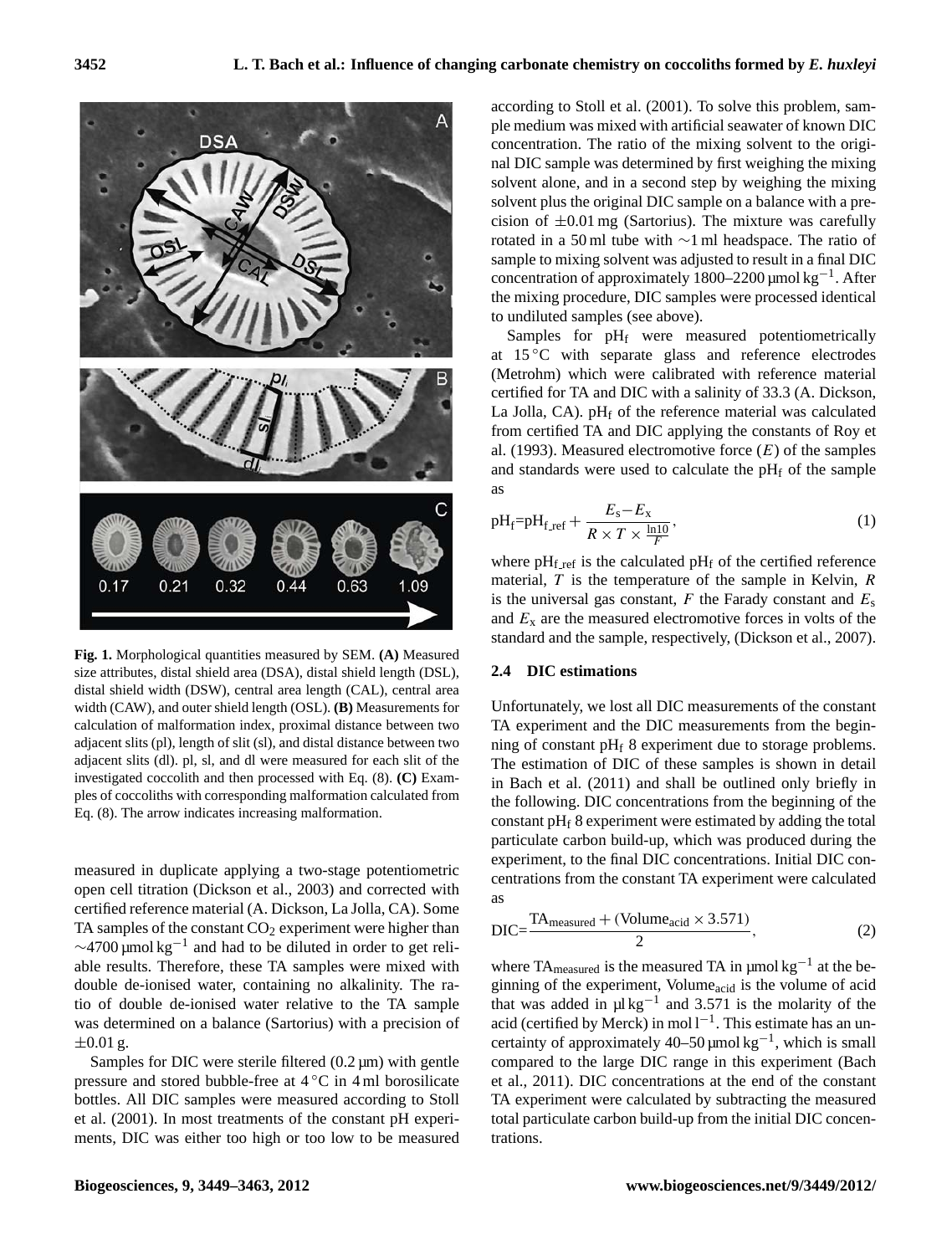Carbonate chemistry conditions within experiments were calculated from temperature, salinity, inorganic phosphate concentrations and two measured (or estimated) carbonate system parameters, applying the equilibrium constants of Roy et al. (1993) and the program CO2Sys (Lewis and Wallace, 1998). Measured (or estimated) carbonate system parameters were the following: TA and DIC in the constant TA experiment;  $pH_f$  and DIC in the constant  $pH$  experiments; and TA and  $pH_f$  in the constant  $CO_2$  experiment. The biological response data are plotted to the mean of initial and final carbonate chemistry conditions.

#### **2.6 Sampling and calculation of coccolith exocytosis rate**

Sampling started two hours after the onset of the light period and lasted no longer than two and a half hours. Two samples for particulate organic carbon (POC) and two for total particulate carbon (TPC) were filtered (200 mbar) onto precombusted (5 h, 500 $^{\circ}$ C) GF/F filters and stored in the dark at  $-20$  °C. POC and TPC samples from constant pH experiments were rinsed with artificial seawater (supersaturated with respect to calcite) before freezing at  $-20$  °C in order to wash off HEPES buffer which otherwise would have contributed ∼40 pg of carbon to every TPC and POC measurement. POC samples were stored for two hours in a desiccator containing fuming HCl to remove all inorganic carbon and subsequently dried for ∼6 h at 60 ◦C. TPC filters were dried in the same way as the POC filters, but in a separate oven and without prior acid treatment. Carbon concentrations of POC and TPC filters were measured using an isotope ratio mass spectrometer (Finnigan) combined with an elemental analyzer (EuroEA, Hekatech GmbH). Particulate inorganic carbon (PIC) was calculated as the difference between TPC and POC. Four POC samples from the constant  $pH_f$  8 experiment were lost during measurements.

Cell numbers were measured at the beginning and the end of the experiment with a Coulter Counter (Beckmann). The growth rate  $(\mu)$  was calculated from initial and final cell numbers as

$$
\mu = \frac{\ln(t_{\text{fin}}) - \ln(t_0,)}{d} \tag{3}
$$

where  $t_0$  and  $t_{fin}$  is the cell number at beginning and the end of the experiment, respectively, and  $d$  is the number of days the cell culture was growing. PIC production rates were calculated by multiplying  $\mu$  and PIC cell<sup>-1</sup>. CaCO<sub>3</sub> production rates were calculated by multiplying PIC production rates (in µmol C cell<sup>-1</sup> d<sup>-1</sup>) with the molecular weight of CaCO<sub>3</sub>. The number of egested coccoliths per day was subsequently determined as

$$
coccolith exocytosis rate = \frac{CaCO_3 \text{ production rates}}{coccolith weight}, \qquad (4)
$$

where coccolith weight was measured as described in Sect. 2.8.

#### **2.7 Scanning electron microscopy (SEM)**

From 5–10 ml of sample were filtered by gravity on polycarbonate filters (0.2 µm pore size). Samples taken from the constant TA and the constant  $pH_f$  8 experiment were dehydrated with ethanol and bis(trimethylsilyl)amine solution to conserve the organic part of the cell, and then subsequently dried in a desiccator (Bach et al., 2011). Samples for the other three experiments were dried directly after filtration at 60 ◦C. All samples were kept in the desiccator until they were sputtered with gold-palladium and processed with the scanning electron microscope.

SEM pictures were taken with a CamScan CS 44 scanning electron microscope and evaluated using the software imageJ. Measured lengths or areas on the pictures were calibrated with the size bar given on each SEM picture. Manually measured parameters on coccoliths were the surface area of the distal shield (DSA), the length of the distal shield (DSL), the width of the distal shield (DSW), the length of the central area (CAL) and the width of the central area (CAW) (compare Fig. 1a). CAL and CAW could not be determined in cases where the coccolith was lying upside down on the filter. On average, 82 coccoliths per sample were investigated for DSA, DSL and DSW and 36 for CAL and CAW. Note that not all treatments could be investigated with SEM due to the extremely elaborate manual evaluation. Evaluated treatments are shown in Table 1.

Measured DSA was compared to an estimated value calculated from DSL and DSW as

calculated DSA = 
$$
\pi \times \frac{\text{DSL} \times \text{DSW}}{4}
$$
 (5)

assuming an elliptical shape of the coccolith. The outer shield length (OSL) was calculated as

$$
OSL = \frac{DSL - CAL + DSW - CAW}{4}.
$$
 (6)

#### **2.8 Determination of coccolith weight by birefringence**

From 5–10 ml of sample were filtered with ∼100 mbar on a cellulose nitrate filter (0.45 µm pore size). Filters were dried for 2 h at  $60^{\circ}$ C and subsequently embedded with Acrifix 192 (Roehm) on microscope slides. Acrifix makes cellulose nitrate filters transparent without damaging the coccoliths and has a refraction index of 1.44, so that it does not interfere with the optical analysis.

Images of coccoliths were taken with a Leica DM6000B light microscope equipped with a SPOT Insight b/w camera. Under cross-polarized light only the birefringent calcite of the coccoliths is illuminated. A total 200 images were randomly taken per sample and analyzed with the software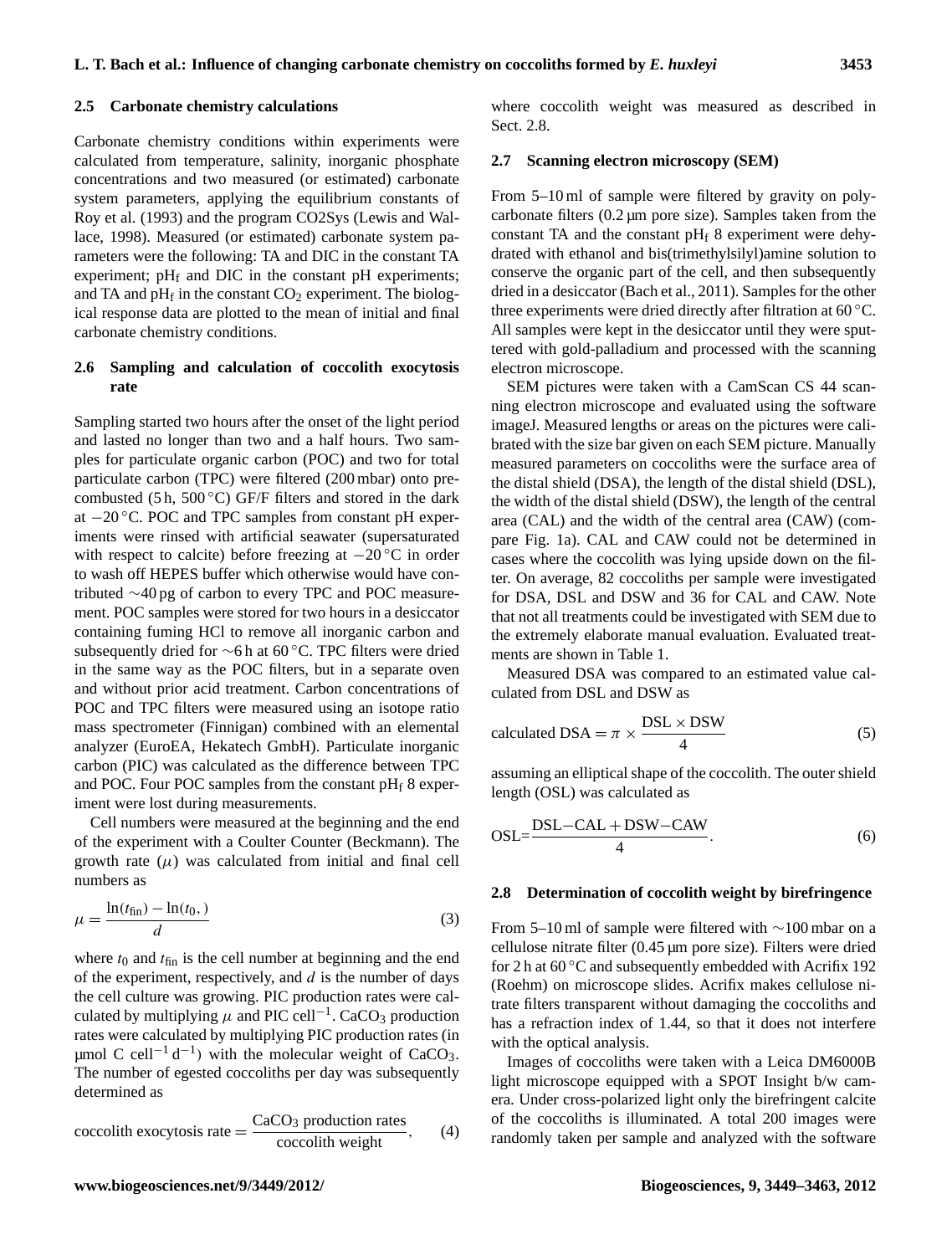

**Fig. 2.** Carbonate chemistry speciation in relation to DIC. Error bars denote the change in carbonate chemistry from the beginning to the end of the experiment. Note that error bars are in most cases masked by symbol size. (A)  $fCO_2$ ; (B)  $HCO_3^-$ ; (C)  $CO_3^{2-}$ ; (D)  $pH_f$ . Symbol and 3 colour coding are shown in panel **(B)**.  $\alpha$  and the beginning to the end of the end of the end of the end of the experiment. Note that experiment  $\omega$ ,

SYRACO (Beaufort and Dollfus, 2004). The software ideneach pixel. Coccolith weight was subsequently calculated 7 On average, ∼500 coccoliths were evaluated for coccolith weight per sample. tifies *E. huxleyi* coccoliths and measures the grey level for from measured grey level following Beaufort et al. (2008).

## 9 **2.9 Calculation of malformation**

Coccolith malformation has been defined as "irregular coccolith formation as a result of departure from the normal growth process" and is commonly expressed in reduced symmetry or altered shape of individual elements (Young and Westbroek, 1991). In order to meet the demands given in this definition, fine-scale morphological structures of individual coccoliths were measured and subsequently used in an algorithm to quantify the degree of malformation. The measured morphological quantities comprised vectors associated to the openings between distal shield elements (slits). These measured quantities were the following: (1) the distances between the distal ends of two adjacent slits (dl); (2) the distances between the proximal ends of two adjacent slits (pl); and (3) the length of each slit (sl) (compare Fig. 1b). Incomplete coccoliths were not measured.

In general, regular and repetitive structures like the individual elements composing a coccolith appear to be malformed in cases where these adjacent structures differ in an irregular manner. Malformations are therefore characterized in the evaluation procedure as the degree of asymmetry of adjacent slits.

The algorithm to calculate the malformation index makes use of the average deviation. It is defined as

Average deviation=
$$
\frac{1}{n}\sum_{i=1}^{n} |x_i - \text{mean}(x)_n|,
$$
 (7)

where *n* is the number of all measured elements,  $x_i$  is a measured element and mean $(x)_n$  is the mean value of all measured elements. Using the *average deviation* has the advantage that it is not influenced by the number of measured elements. Hence, the malformation index is not sensitive to the number of distal shield elements of the investigated coccolith. Applying the *average deviation*, the degree of malformation is calculated as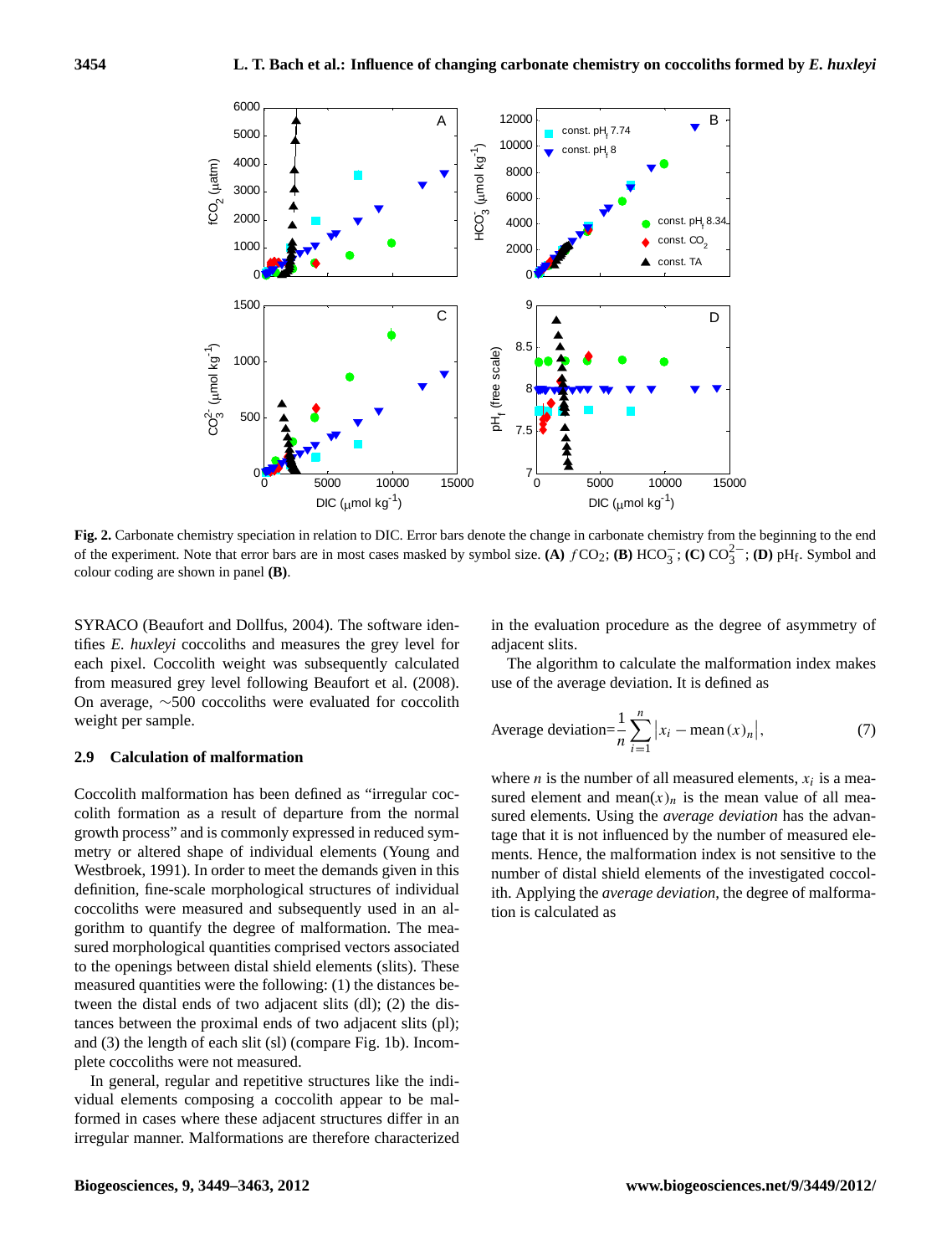

1 **Fig. 3.** Morphology of coccoliths. Each data point represents an individual coccolith. **(A)** Correlation between measured DSA and DSA increasing CAL. (D) Percentage of OSL that contributes to the total DSL. Symbol size and colour coding is shown in panel (A). calculated from DSL and DSW using Eq. (4). **(B)** Aspect ratio of distal shield with increasing DSL. **(C)** Aspect ratio of central area with

$$
\text{Malformation} = \frac{1}{n} \sum_{i=1}^{n} \left| \frac{|dl_i - dl_{i+1}|}{\frac{1}{2}(dl_i + dl_{i+1})} \right|
$$
\n
$$
-\text{mean}\left(\frac{|dl_i - dl_{i+1}|}{\frac{1}{2}(dl_i + dl_{i+1})}\right)_n \right|
$$
\n
$$
+ \frac{1}{n} \sum_{i=1}^{n} \left| \frac{|sl_i - sl_{i+1}|}{\frac{1}{2}(sl_i + sl_{i+1})} \right|
$$
\n
$$
-\text{mean}\left(\frac{|sl_i - sl_{i+1}|}{\frac{1}{2}(sl_i + sl_{i+1})}\right)_n \right| \cdots
$$
\n
$$
+ \frac{1}{n} \sum_{i=1}^{n} \left| \frac{|pl_i - pl_{i+1}|}{\frac{1}{2}(pl_i + pl_{i+1})} \right|
$$
\n
$$
-\text{mean}\left(\frac{|pl_i - pl_{i+1}|}{\frac{1}{2}(pl_i + pl_{i+1})}\right)_n \right|, \tag{8}
$$

where *dl*, *sl* and *pl* are the measured quantities of the distal shield elements (see above) and  $n$  is the total number of slits. In this way, higher values calculated from Eq. (8) reflect increased malformation (Fig. 1c). On average, 27 coccoliths were evaluated per sample with Eq. (8).

#### $\overline{\text{3} \quad \text{Results}}$ **3 Results**

#### $\mathcal{L}(\mathcal{A})$  extent of  $\mathcal{L}(\mathcal{A})$ **3.1 Carbonate chemistry**

A large diversity of carbonate chemistry conditions was set up in the five experiments presented in this study. In each one of the five experiments, one particular carbonate system parameter was kept constant while all the others changed with increasing DIC (Fig. 2). In the constant TA experiment,  $fCO_2$  and [HCO<sub>3</sub><sup>-</sup>] increased, while pH and [CO<sub>3</sub><sup>-</sup>] decreased with increasing DIC. The carbonate system manipulation of this experiment is similar to the way seawater carbonate chemistry is currently changing due to anthropogenic  $CO<sub>2</sub>$  invasion. In the three constant pH experiments, all carbonate system parameters except for  $pH_f$  were increasing linearly with increasing DIC.  $pH_f$  remained constant in all of these experiments but at different levels. In the constant  $CO<sub>2</sub>$ experiment, all carbonate system parameters except for  $CO<sub>2</sub>$ were increasing with DIC.

#### **3.2 General morphological features**

Measured and calculated DSA are in excellent agreement to each other. The slope of the linear regression is close to one, which shows that DSA can reliably derived from DSL and DSW (Fig. 3a). The aspect ratio of the coccolith (i.e. DSL:DSW) gets closer to one with increasing coccolith length, indicating that larger coccoliths are rounder than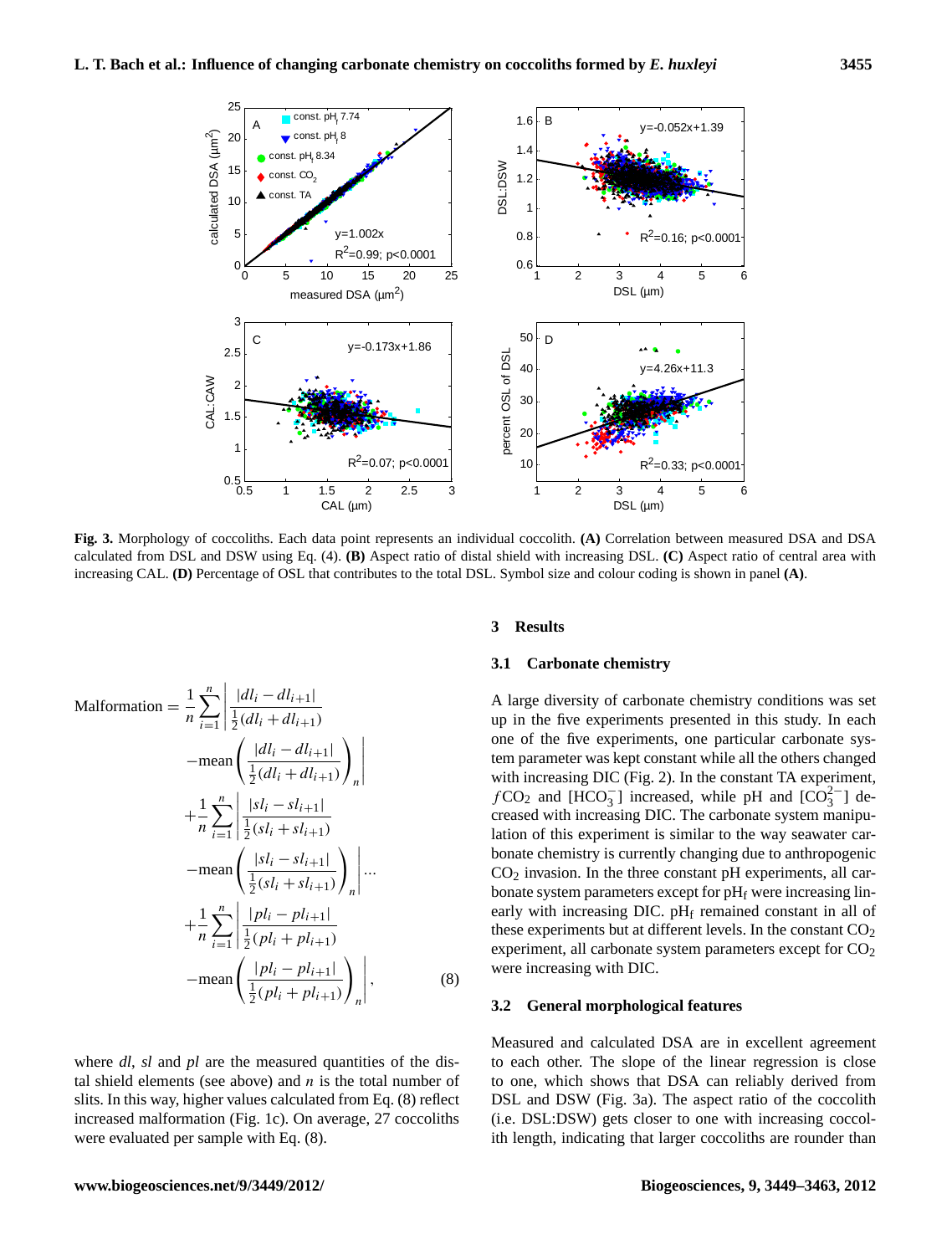

Fig. 4. Malformation of coccoliths calculated with Eq. (8). Error The mean weight of tion of all coccoliths in a treatment. bars denote the standard deviation from measured mean malforma-

smaller ones (Fig. 3b). The same trend was found for the aspect ratio of the central area. The larger the central area became, the rounder it was (Fig. 3c), which is in good agreement with results obtained by Young and Westbroek (1991). The relative contribution of OSL to total DSL increased with increasing DSL (Fig. 3d).

#### **3.3 Malformation**

Malformations of coccoliths correlated best to seawater  $pH_f$ , indicating a key influence of  $H<sup>+</sup>$ . Malformations remained relatively stable above a  $pH_f$  of about 8, whereas they increased with decreasing pH<sub>f</sub> in the range from  $\sim$ 8 down to 7.1 (Fig. 4).  $CaCO<sub>3</sub>$  production rates did not correlate with malformations (data not shown), suggesting that the appearance of malformations is not coupled to calcification rates in *E. huxleyi*.

#### **3.4 Coccolith size**

Changes in DSA, DSL and DSW in response to varying carbonate chemistry conditions were largely identical to each other. All three parameters increased most pronounced in the range from low to intermediate  $[HCO<sub>3</sub><sup>-</sup>]$  or  $fCO<sub>2</sub>$ , whereas changes were minor above this threshold in all except the constant TA experiment where a decreasing trend above ∼1000 µatm was observed (Fig. 5a–d; data for DSW not shown).

The smallest coccoliths were measured at very low  $HCO_3^$ of ∼500 µmol kg−<sup>1</sup> (Fig. 5; Table 1). These carbonate chemistry conditions are unrealistically low and most likely rarely existed in the natural habitat of *E. huxleyi* since its appearance about 270 ky ago. Hence, sizes determined in these particular treatments should be considered as physiological potentials rather than realistic representations of naturally occuring *E. huxleyi* coccolith sizes. Variations in size were minor within a realistic DIC and  $fCO<sub>2</sub>$  range of the last 270 ky (i.e. from present conditions down to about  $1800 \mu$ mol kg<sup>-1</sup> and 180 µatm, respectively). DSA, for example, varied from about 8 to 9  $\mu$ m<sup>2</sup> and showed no clear trend within that range if all experiments are considered. Note, however, that DSA increases in the constant TA experiment which simulates ocean acidification, from ∼180 to 650 µatm by about 10 % and starts to decrease slightly above this threshold.

CAL and CAW remained largely unaffected by changing carbonate chemistry except for the very lowest  $fCO<sub>2</sub>$  levels in the constant TA experiment (below ∼100 µatm) where they showed a decreasing tendency (Fig. 5e and f).

#### **3.5 Coccolith weight and production**

The mean weight of coccoliths increased by approximately  $100\%$  from lowest to highest CaCO<sub>3</sub> production rates (estimated from linear fit). Measured mean weight ranged from  $\sim$ 1 to 4 pg (Fig. 6a), which is in reasonable agreement with previous estimates of ∼2 pg for the same *E. huxleyi* morphotype (Fagerbakke et al., 1994; Young and Ziveri, 2000). The coccolith exocytosis rate also increased with CaCO<sub>3</sub> production by an estimated 100 %, similar as for coccolith weight. Minimum and maximum calculated coccolith exocytosis rates were  $\sim$ 12 and 45 coccoliths cell<sup>-1</sup> d<sup>-1</sup>, respectively (Fig. 6b). Changes in coccolith weight correlate with changes in coccolith size (Fig. 6c).

In the three highest DIC treatments of the constant pH 8 experiment, mean coccolith weight was up to 8 pg, which seems unrealistically high. After careful re-evaluation of SEM samples we occasionally found coccoliths that were associated with cubic crystals of unknown material. This might have caused interference with the coccolith weight estimation. Since we could not find a concomitant increase in the CaCO<sub>3</sub> content per cell, we expect these values to be the result of non-biological processes.

#### **4 Discussion**

#### **4.1 Comparison of different evaluation methods of malformations**

Malformations of coccoliths in response to changing carbonate chemistry conditions have been observed in several coccolithophore species (e.g. Riebesell et al., 2000; Langer et al., 2006; Müller et al., 2010). In cases where these these malformations were quantified, it was done by visual comparisons of individual coccoliths and subsequent classifications to fixed categories like for example "normal", "slightly malformed", "strongly malformed", and "incomplete" (Langer et al., 2006, 2011; Kaffes et al., 2010; Bach et al., 2011). Here, we propose an alternative method to approximate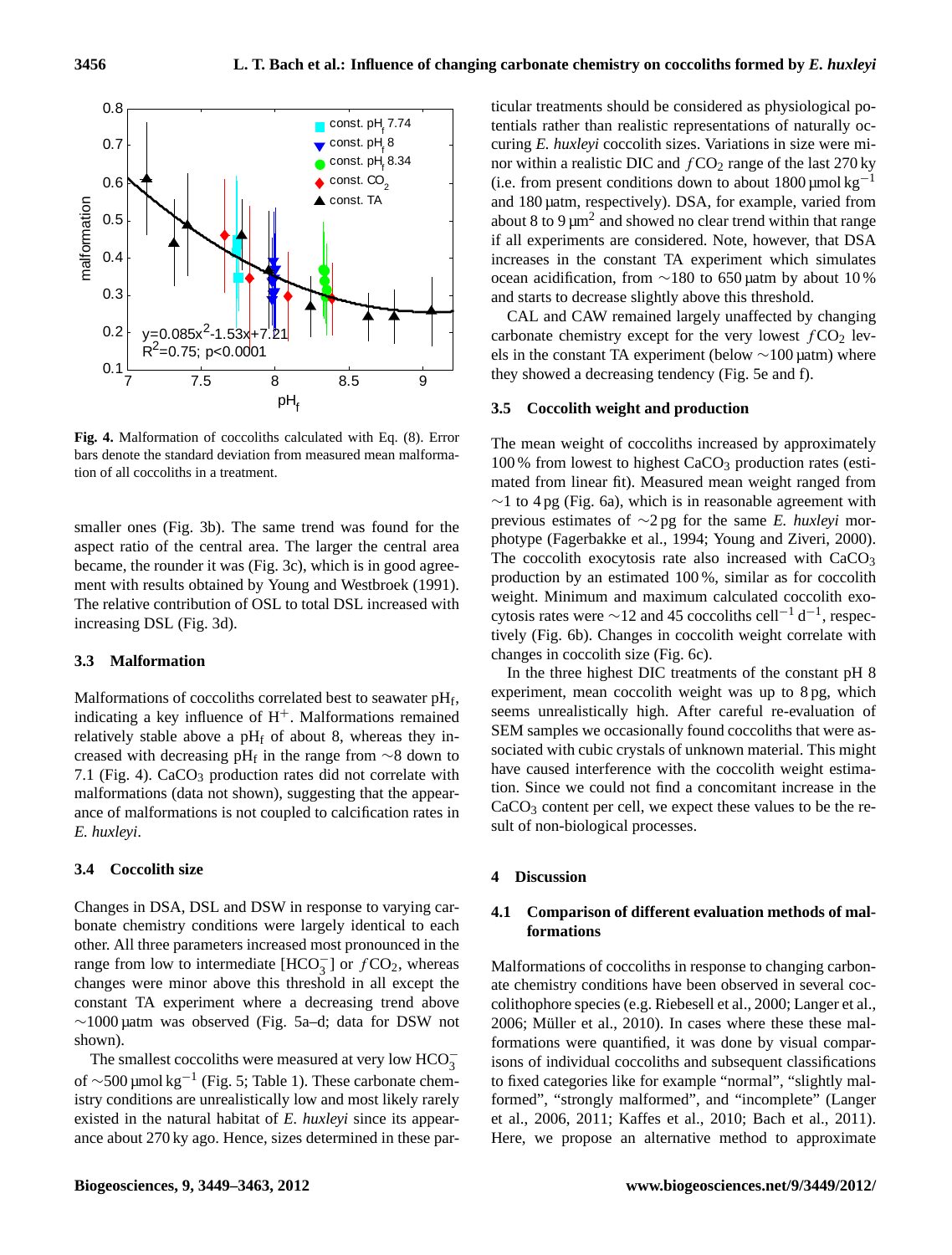

(F) in relation to  $fCO_2$ . Symbol size and color coding shown in panel (E). Error bars denote the standard deviation from measured mean size of all coccoliths in a treatment. **Fig. 5.** Coccolith size (DSA, DSL, and DSW) as a function of carbonate chemistry speciation. **(A)**, **(C)**, **(E)** in relation to HCO<sup>−</sup> 3 . **(B)**, **(D)**,

malformations of *E. huxleyi*, which aims to quantify malfor-<br>matrices the discrete set of forecast and concluded in the structures (see Sect. 2.9). A direct comparison of both methmations by direct measurements of fine-scale morphological ods shows that they both lead to similar conclusions. Bach et al. (2011) have visually evaluated the same samples of the constant TA and the constant  $pH_f$  8 experiment as used in this study and concluded that malformations are mainly induced by seawater pH<sub>f</sub> below  $\sim$ 8. This is largely confirmed by the results from the evaluation of malformation by Eq. (8) (Fig. 4), indicating that both methods seem to be equally appropriate to evaluate malformations of *E. huxleyi*.

The application of these two methods reveals distinct advantages of each. Visual evaluations can be done "online" during scanning of the sample by electron microscopy, whereas measurements of morphological structures require a time-intensive analysis of pictures taken by the microscope after having scanned the sample. Hence, visual evaluations facilitate analysis of high number of coccoliths per treatment and therefore usually lead to an investigation of a more representative sample size. Typically, 350 coccoliths per sample are evaluated by visual evaluations (e.g. Langer et al., 2011) in contrast to 27 evaluated coccoliths with the new method

duction or subjectivity. A uncertification of morpholog-<br>ical structures reduces human influence on the measurement presented in our study. Furthermore, visual evaluations are easy to adapt to all coccolithophore species, whereas quantification of malformations by direct measurements of morphological structures can thus far only be applied to complete coccoliths from *E. huxleyi* morphotype A (including var. corona), B, C, and O; but it cannot be applied to morphotype R since there are usually no slits between two adjacent distal shield elements in these morphotypes (for morphotype taxonomy see Young et al., 2003; Hagino et al., 2011). Although adaption of Eq. (8) to other species or morphotype R is generally possible, it would require measurements of other fine scale structures than the ones used in *E. huxleyi*. The major advantage of the new method is the reduction of subjectivity. A direct measurement of morphologand makes it easier to compare with results of other studies. Furthermore, Eq. (8) could be implemented in an evaluation software which would analyze malformations automatically. This would be the most efficient and the most reproducible way to quantify malformations.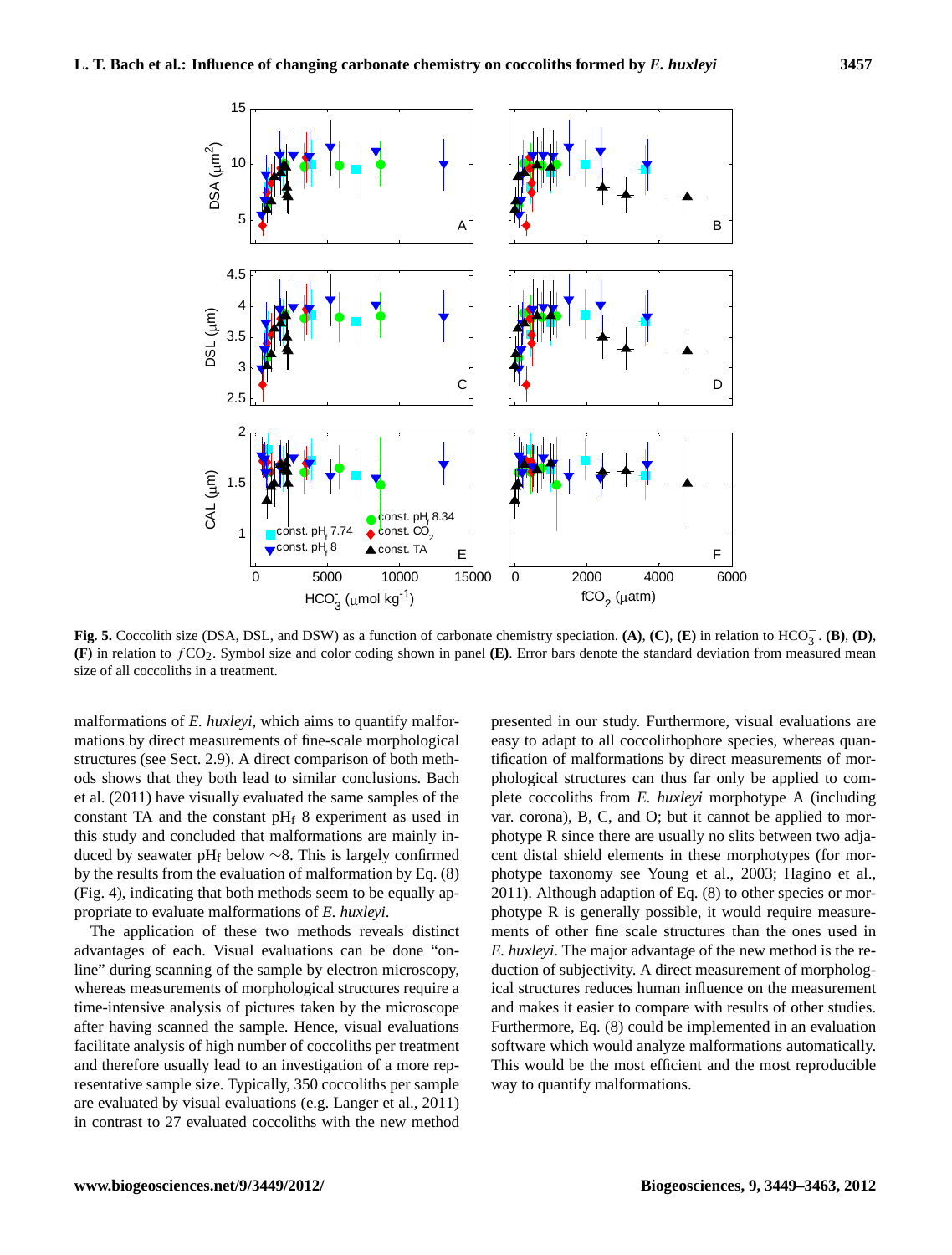

tween cellular CaCO<sub>3</sub> production rate and mean coccolith weight.  $\textbf{(B)}$  Correlation between cellular CaCO<sub>3</sub> production rate and the  $\textbf{2006}$ . colith size and weight. Error bars denote the standard deviation from The second possible opt 4 production rate and the number of coccoliths formed per day. (C) Correlation between measured mean weight or size of all coccoliths of a treatment. Re-**Fig. 6.** Coccolith weight, production and size. **(A)** Correlation benumber of coccoliths formed per day. **(C)** Correlation between cocgression line shows a fit through data from all experiments with fit equation and significance given in the figure. Note that the correlation does not apply equally well for individual experiments.

#### **4.2 Cause of malformations**

Malformations of *E. huxleyi* coccoliths are most likely induced by high concentrations of  $H^+$  (Fig. 4). In order to understand how excess seawater  $[H^+]$  could interfere with coccolith formation, it may be helpful to consider the development of a coccolith on a cellular basis. The formation takes place in a Golgi-derived vesicle (coccolith vesicle or CV) which is closely associated with a labyrinthine membrane system (reticular body). Coccolith formation is initiated inside the CV with the production of an organic base plate which serves as template (van der Wal et al., 1983; Westbroek et al., 1984, 1989; Young et al., 1999). Nucleation of calcite occurs subsequently on the rim of the organic base plate from where the initial crystals start to grow in a radial direction until coccolith formation is completed (Westbroek et al., 1984, 1989; Young et al., 1992). Crystal growth is tightly controlled by the cellular machinery. The inner side of the CV membrane always remains in close contact with the coccolith and is actively expanded from the outside by the cytoskeleton located within the cytosol so that the growing calcite crystals fill the space defined by the expanding vesicle (Westbroek et al., 1984, 1989; Didymus et al., 1994; Marsh et al., 1994; Young et al., 2009). Inside the CV, coccolithassociated polysaccharides (CAPs) bound to the inner side of the membrane, have a crucial role in controlling  $CaCO<sub>3</sub>$ precipitation due to their potential to bind  $Ca^{2+}$  (De Jong et al., 1976) and inhibit precipitation at places where they cover the calcite (Borman et al., 1982; Henriksen et al., 2004).

Considering the pathway described above, the cytoskeleton and CAPs seem to be two major cellular components controlling the correct growth of calcite crystals within *E. huxleyi* (Young et al., 1999; Langer et al., 2006). Langer et al. (2010) examined in detail the consequences of a malfunctioning of the cytoskeleton on coccolith formation by applying chemical inhibitors for microtubules and actin filaments. They found an increasing degree of coccolith malformation the more these cytoskeleton structures and therefore the active expansion of the CV was disturbed by these inhibitors. Possibly, malformations found in our study are also resulting from a malfunctioning of the cytoskeleton, in our case with the chemical driving force being  $H^+$ . This explanation seems plausible since  $H^+$  is known to easily enter into the cytosol of *E. huxleyi* (Suffrian et al., 2011). Here, a change in  $[H^+]$  could disturb the correct functioning of cytoskeleton elements or the enzymes associated with them so that the controlled expansion of the CV is handicapped (Langer et al., 2006).

cite crystals depends on the ion composition of the solution The second possible option of a negative effect of  $H^+$ on crystal growth is a disturbance of CAPs inside the CV (Langer et al., 2006, 2011). Henriksen and Stipp (2009) demonstrated that the capability of CAPs to bind onto calin which CAPs are dissolved. A change of the ion composition inside the CV may therefore disturb controlled crystal growth. Such a change could be the direct consequence of a change in  $[H^+]$  inside the CV in cases where  $H^+$  can somehow enter this compartment. Ion composition inside the CV could, however, also indirectly be altered by changing  $[H^+]$ in the cytosol, assuming that  $H^+$  gradients between the cytosol and the CV potentially drive numerous transport processes of major ions such as  $Ca^{2+}$  or  $Mg^{2+}$  (Langer et al., 2006; Mackinder et al., 2010, 2011).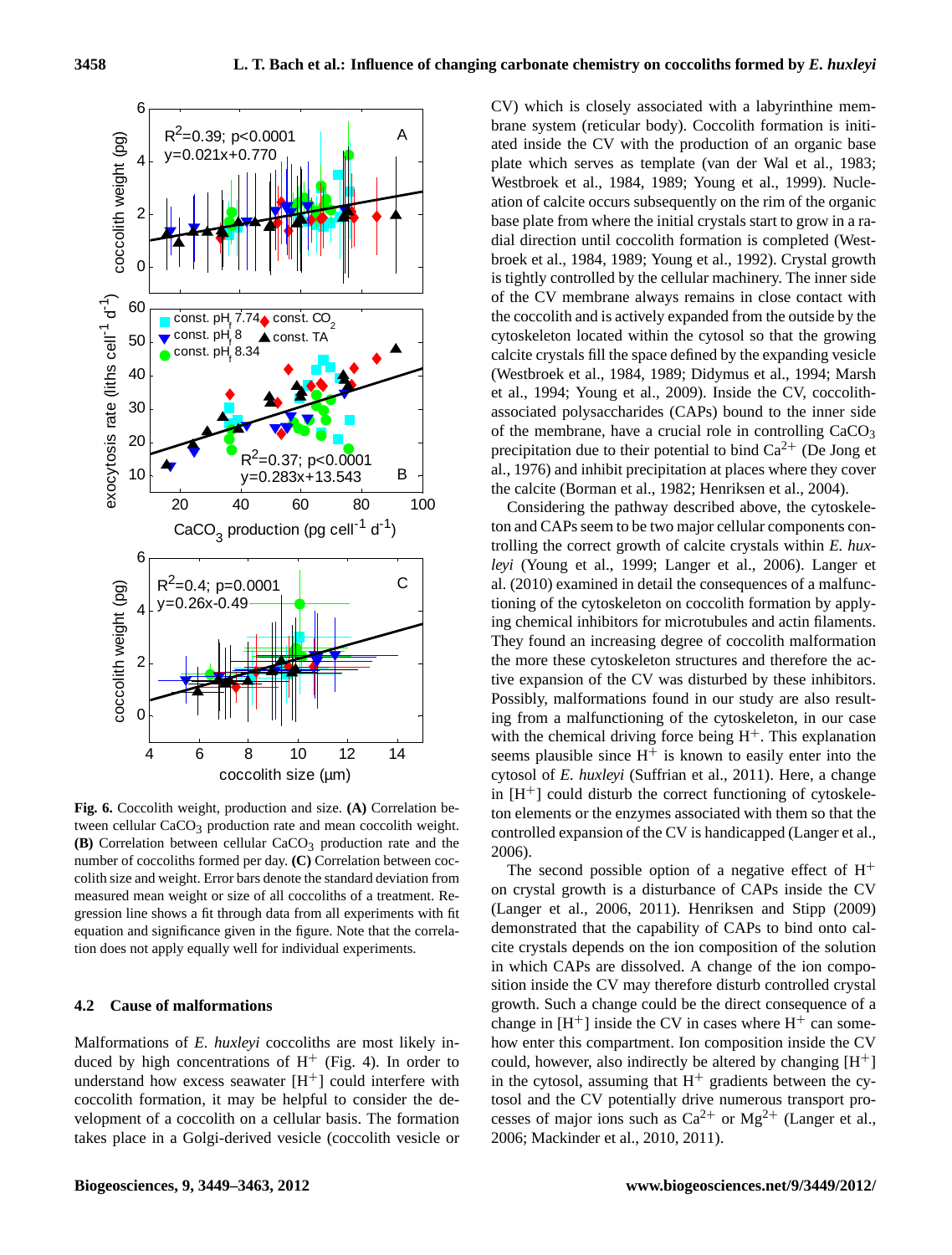The prominent influence of  $[H^+]$  on malformations observed in the investigated *E. huxleyi* strain raises the question whether this particular carbonate chemistry parameter is also responsible for observed malformations in other coccolithophore species and *E. huxleyi* strains. Langer and Bode (2011) examined coccolith malformation of *Calcidiscus leptoporus* in response to various carbonate system parameters. In contrast to our findings, they identified  $CO<sub>2</sub>$  as the key carbonate chemistry parameter causing malformations, which suggests that the control mechanisms of coccolith formation are affected by different carbonate system parameters on a species level. A comparison on the strain level is not possible because there is no such data on different strains of the same species available so far. The only information available at the moment is that the carbonate chemistry conditions at which malformations start to appear differ between different strains of *E. huxleyi* (Langer et al., 2011). Clearly, this does not mean that the key carbonate chemistry parameter causing malformations differs between *E. huxleyi* strains but it shows that sensitivities to changes in carbonate chemistry do.

#### **4.3 Influence of individual carbonate chemistry parameters on coccolith size**

There is experimental evidence that  $HCO<sub>3</sub><sup>-</sup>$  is the principal inorganic carbon source utilised for calcification (Sikes et al., 1980; Buitenhuis et al., 1999). The dependence of calcification on  $HCO_3^-$  seems to be reflected in DSA, DSL, and DSW which increased comparably in all experiments from low to high [HCO<sub>3</sub>] up to ~2000 µmol HCO<sub>3</sub> kg<sup>-1</sup>. The close correlation to  $[HCO_3^-]$  makes this ion a key candidate responsible for at least some of the pronounced increase in DSA, DSL, and DSW observed within that range (Fig. 5a–d; data for DSW not shown). Next to  $HCO_3^-$ ,  $H^+$ is another factor with potential influence.  $H^+$  might be particularly important in the high  $fCO<sub>2</sub>$  range of the constant TA experiment. Here, the observed decrease in size cannot be explained by  $[HCO_3^-]$  since the concentration of this ion is still increasing whereas DSA, DSL, and DSW are already decreasing (Fig. 5d). A potential negative effect of very high  $[H^+]$  seems possible since  $H^+$  has already been shown to be detrimental to calcification rates above certain thresholds (Bach et al., 2011). In contrast to  $HCO_3^-$  and  $H^+$ , the influence of  $CO<sub>2</sub>$  is of minor importance (Fig. 5a–d; data for DSW not shown). DSA, DSL, and DSW clearly decreased in the constant  $CO<sub>2</sub>$  experiment. If  $CO<sub>2</sub>$  was of primary importance in determining these morphological parameters, then DSA, DSL, and DSW would have remained constant in the constant CO<sub>2</sub> experiment. The fourth parameter with possible influence is  $CO_3^{2-}$ .  $CO_3^{2-}$  is of high importance for the dissolution of calcite due to its influence on the calcium carbonate saturation state of seawater. Whether it is of direct physiological influence on coccolith formation is more difficult to assess because relatively little is known about the possibilities of cells to transport  $CO_3^{2-}$  across membranes.

Such transporters have so far not been identified (Mackinder et al., 2010). In our study, a differentiation between  $HCO_3^$ and  $CO_3^{2-}$  is only possible in the constant TA experiment because they positively correlate in all others (Fig. 1). In the constant TA experiment, DSA, DSL and DSW correlate with [HCO<sub>3</sub><sup>-</sup>] and not [CO<sub>3</sub><sup>2-</sup>] in the low  $f$ CO<sub>2</sub> range. This indicates that increasing  $[CO_3^{2-}]$  is not likely to be responsible for increasing DSA, DSL and DSW.

CAL and CAW displayed no clear change in response to changing carbonate chemistry except for the very low  $fCO<sub>2</sub>$ range in the constant TA experiment where they tended to decrease (Fig. 5f, data for CAW not shown). As discussed in Sect. 4.2, coccolith formation starts with the construction of an organic base plate on which calcite crystals start to grow in a radial direction. The dimensions of the central area of the coccolith largely reflect the dimensions of the organic base plate (Westbroek et al., 1984; Young, 1994). Hence, if the dimensions of the central area are affected to a lesser extent by changing carbonate chemistry, so are the dimensions of the organic base plate. Accordingly, we hypothesize that changing carbonate chemistry primarily influences crystal growth and not so much formation and size of the organic base plate.

#### **4.4 Correlation between calcification rates and coccolith weight**

Changes in cellular calcification rates can be expressed in three different ways: (1) a change in coccolith weight at constant coccolith exocytosis rate, (2) a change in coccolith exocytosis rate at constant coccolith weight, and (3) a simultaneous change in coccolith weight and exocytosis rate. Results presented in Fig. 6a and b support the third option, indicating that a correlation between calcification rates and coccolith weight exists in the investigated *E. huxleyi* strain. This suggests that measurements of coccolith weight could potentially be useful to reconstruct calcification rates. Nevertheless, this correlation bears uncertainties which should be considered before extrapolating these results to the field.

There is the high genetic variability between different coccolithophore species and even strains of the same species (e.g. Brand, 1982; Young and Westbroek, 1991; Iglesias-Rodriguez et al., 2006). It has been demonstrated that this variability translates to species- and strain-specific sensitivities of calcification rates to simulated ocean acidification (Langer et al., 2006, 2009). Genetically based differences in sensitivities to changes in carbonate chemistry could also be reflected in strain- and species-specific coupling between CaCO<sup>3</sup> production and coccolith weight. On the other hand, differences in sensitivities within a certain  $fCO<sub>2</sub>$  range do not necessarily result in a fundamentally different response when a broad  $fCO<sub>2</sub>$  range, at which the strain is able to calcify, is considered. It has been proposed that the general response of presumably all *E. huxleyi* strains to a broad  $fCO<sub>2</sub>$ range is similar (resembling an optimum curve), even though there are strain-specific differences within distinct parts of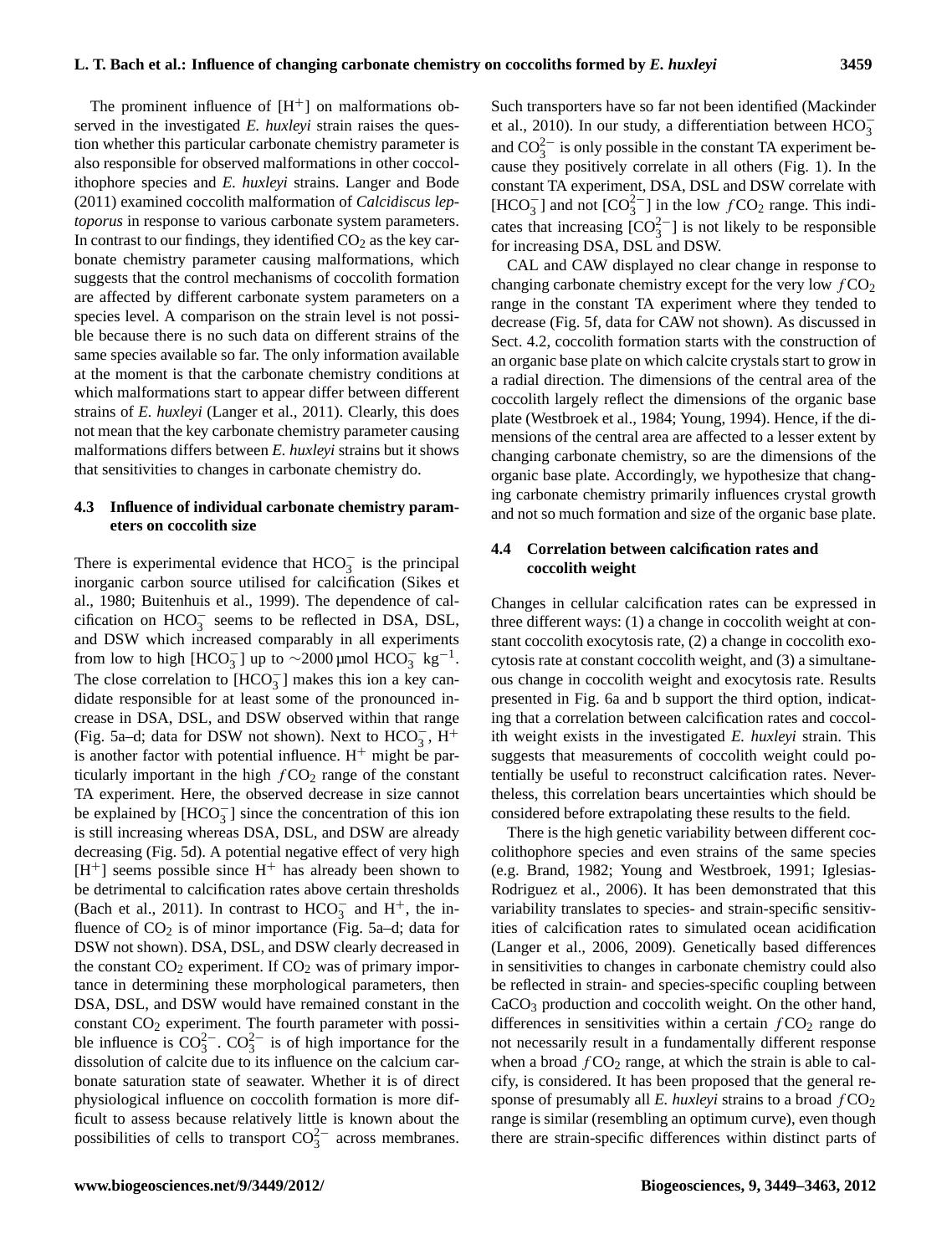the whole optimum curve (Bach et al., 2011). Therefore, it could be possible that the positive physiological correlation between CaCO<sub>3</sub> production rates and coccolith weight, that has been found for the investigated *E. huxleyi* strain, also emerges in other strains and potentially even in other coccolithophore species, at least when a relatively wide range of carbonate chemistry conditions is considered.

Another factor to consider is the driving force that causes changes in CaCO<sub>3</sub> production rates and coccolith weight. Aside from carbonate chemistry, temperature can influence CaCO<sub>3</sub> production. A temperature rise from 10 to 20 $\degree$ C increases CaCO<sup>3</sup> production rates in *E. huxleyi* by more than 40 % under ambient carbonate chemistry conditions (Langer et al., 2007), whereas it influences coccolith size (and therefore most likely also coccolith weight) only marginally (Watabe and Wilbur, 1966; Fielding et al,. 2009). Under this consideration it seems possible that the physiological coupling between CaCO<sub>3</sub> production and coccolith weight is not universal but rather specific for changes induced by the carbonate chemistry conditions.

Furthermore, it is important to keep in mind that the correlation between coccolith weight and CaCO<sub>3</sub> production rates given in Fig. 6a is derived from monoclonal culture experiments which exclude ecological processes. This is a limitation of the correlation because, in a natural *E. huxleyi* assemblage, changing carbonate chemistry could not only directly affect the cell physiology but also induce a shift in the dominant strain. A strain shift in a natural assemblage can change both mean calcification rate and mean coccolith weight, but these two factors do not necessarily have to be correlated to each other as implied in Fig. 6a. The unknown role of ecological processes should therefore clearly be considered before using the correlation between calcification rates and coccolith weight to interpret field data.

### **4.5 Environmental control of coccolith size and weight**

There are two different mechanisms how an environmental change in the habitat of an *E. huxleyi* assemblage can induce a change of mean coccolith size and/or weight:

1. The changing environmental factor (e.g. temperature) induces a dominance shift in the assemblage towards an *E. huxleyi* strain or morphotype which forms coccoliths of different size and weight than the one dominant initially. Here, the influence is indirect and in the following termed "*ecologically*" driven change in coccolith size and/or weight. Morphotype-specific size and weight variations range from  $2.5-5 \mu m$  and  $0.6-4.6 \text{ pg}$ , respectively (Young and Ziveri, 2000). Coccoliths of morphotye R or over-calcified coccoliths of morphotype A are usually relatively heavy, whereas the delicate coccoliths of morphotype B (pujosiae) are particularly large (Young and Ziveri, 2000; Young et al., 2003).

2. A change in some environmental factor directly affects the physiology of the dominant *E. huxleyi* strain or morphotype present in the assemblage, thereby directly causing a change in mean size and weight (in the following termed "*physiologically*" driven change in coccolith size and/or weight). Environmental factors known to modify size and/or weight are salinity (Green et al., 1998; Bollmann and Herrle, 2007; Fielding et al., 2009), temperature (Watabe and Wilbur, 1966), nutrient availability (Batvik et al., 1997; Paasche, 1998), growth stage (Young and Westbroek, 1991), seasonality (Triantaphyllou et al., 2010) and carbonate chemistry (Iglesias-Rodriguez et al., 2008; Halloran et al., 2008; Beaufort et al., 2011; this study). In the following we discuss the potential of some of these environmental factors (salinity, temperature and carbonate chemistry) to induce either *ecologically* or *physiologically* driven change in coccolith size and/or weight of *E. huxleyi*.

Increasing salinity was shown to positively influence the size of *E. huxleyi* coccoliths (e.g. Green et al., 1998). Fielding et al. (2009) reported a 30 % increase in DSW in a salinity gradient ranging from 26 to 41 under constant culture conditions, indicating that salinity has a relatively high *physiological* influence on coccolith size. However, whether changing salinity also has the potential to cause a shift in the dominant morphotype in a natural *E. huxleyi* assemblage is unknown. An *ecological* influence seems conceivable in coastal environments with comparatively large salinity variations, while it is less likely in the more stable conditions found in the open ocean.

Temperature seems to have a small *physiological* influence on *E. huxleyi* coccolith size. Watabe and Wilbur (1966) observed no change in DSL from 7 to 18 ℃ and only a minor decrease of about 10 % from 18 to  $27^{\circ}$ C. This is largely in line with results by Fielding et al. (2009) who found no detectable influence between 10 and 20 ◦C. In contrast to that, the *ecological* influence of temperature on coccolith size could be considerably larger. It is likely that coccolithophores are adapted to the mean temperature of their natural habitat (Buitenhuis et al., 2008). In case the mean temperature in a given area changes, another strain or morphotype (potentially having a different coccolith size and/or weight) could take over. A possible example where this might have been observed is given by Triantaphyllou et al. (2010) who investigated changes in *E. huxleyi* coccolith size in a seasonal cycle in the Aegean Sea (Eastern Mediterranean Sea). They reported a shift towards larger coccoliths during cooler winter/spring periods with one possible explanation being the dominance of another *E. huxleyi* strain during that time of the year.

The results presented in our study demonstrate a negligible *physiological* influence of carbonate chemistry on *E. huxleyi* coccolith size and weight within a realistic range (DIC ~1800–2400 and  $fCO<sub>2</sub>$  ~ 180–1000 (Sarmiento and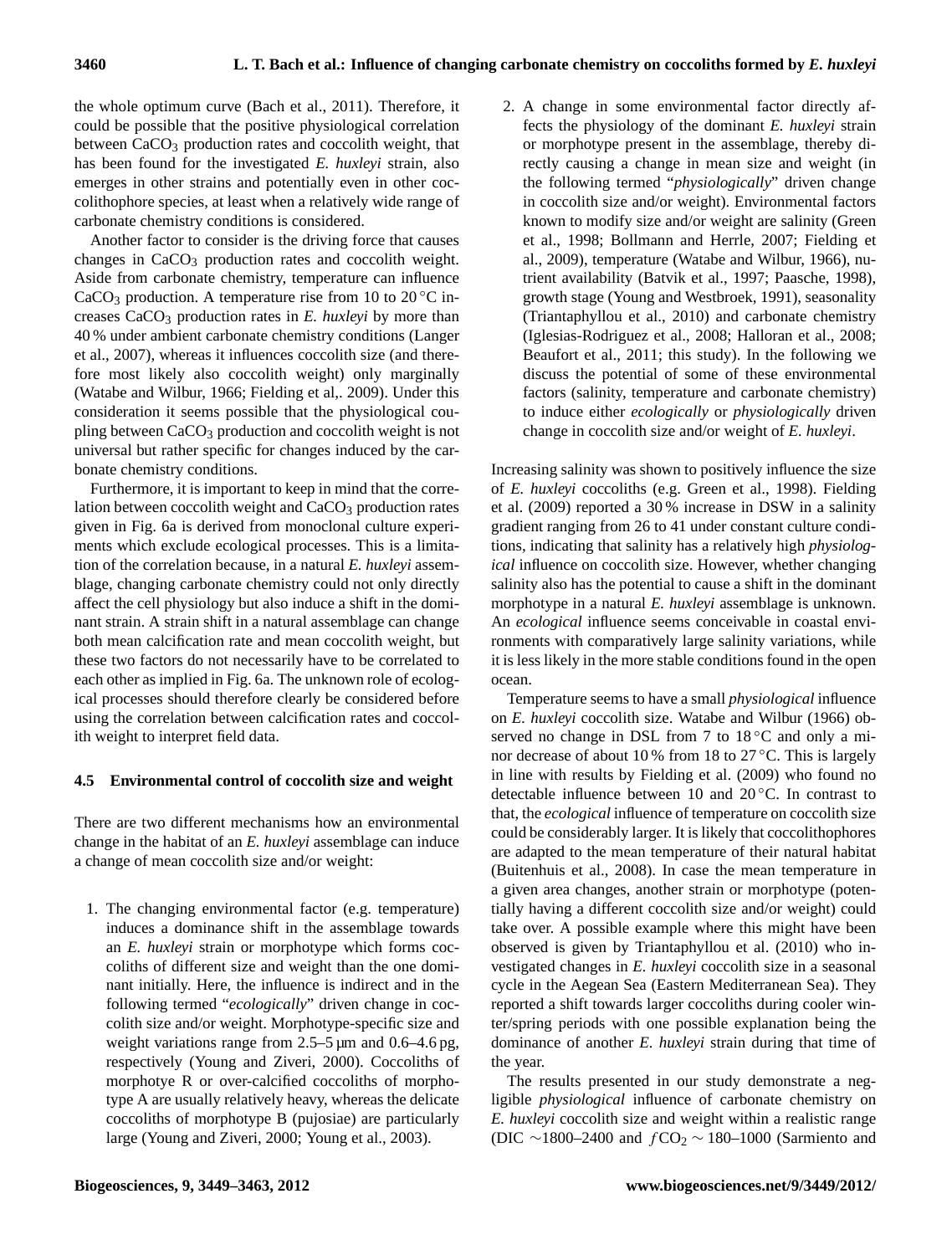Gruber, 2006)). However, there seems to be a high potential of changing carbonate chemistry to cause *ecologically* driven change in coccolith size and/or weight. In a recent investigation, Beaufort et al. (2011) concluded that carbonate chemistry conditions regulate the relative abundance of different species and morphotypes in the oceans and that species and morphotypes which form heavier coccoliths are predominantly found at sites with supposedly more favourable carbonate chemistry conditions. According to the interpretations by Beaufort et al. (2011), the carbonate chemistry has a particularly large *ecological* influence on coccolith weight.

Currently, the *physiological* influence of the environmental factors mentioned above is understood better than the *ecological* influence. This is probably due to the fact that *physiological* experiments are in most cases easier to perform and easier to evaluate than *ecological* data sets. However, in order to improve our understanding of what drives changes in coccolith size and weight in the oceans, it is essential to focus particularly on the *ecological* component since this seems to be of larger influence.

*Acknowledgements.* We thank Andrea Ludwig for her support on DIC measurements, Ute Schuldt and Arno Lettmann from the SEM laboratory at the Institute of Geosciences for their support during scanning electron microscopy and Luke Mackinder and Kai Lohbeck for interesting discussions about the dataset. This research was funded by the Federal Ministry of Education and Research (Bundesministerium für Bildung und Forschung; 03F0608A) in the framework of the Biological Impacts of Ocean Acidification (BIOACID) project (subproject 3.1.1 in collaboration with subproject 3.5.3).

Edited by: H. Kitazato

#### **References**

- Bach, L. T., Riebesell, U., and Schulz, K. G.: Distinguishing between the effects of ocean acidification and ocean carbonation in the coccolithophore *Emiliania huxleyi*, Limnol. Oceanogr., 56, 2040–2050, 2011.
- Batvik, H., Heimdal, B. R., Fagerbakke, K. M., and Green, J. C.: Effects of unbalanced nutrient regime on coccolith morphology and size in *Emiliania huxleyi* (Prymnesiophyceae), Eur. J. Phycol., 32, 155–165, 1997.
- Beaufort, L. and Dollfus, D.: Automatic recognition of coccolith by dynamical neural network, Mar. Micropaleont., 51, 57–73, 2004.
- Beaufort, L., Couapel, M., Buchet, N., Claustre, H., and Goyet, C.: Calcite production by coccolithophores in the south east Pacific Ocean, Biogeosciences, 5, 1101–1117, [doi:10.5194/bg-5-1101-](http://dx.doi.org/10.5194/bg-5-1101-2008) [2008,](http://dx.doi.org/10.5194/bg-5-1101-2008) 2008.
- Beaufort, L., Probert, I., de Garidel-Thoron, T., Bendif, E. M., Ruiz-Pino, D., Metzl, N., Goyet, C., Buchet, N., Coupel, P., Grelaud, M., Rost, B., Rickaby, R. E. M., and de Vargas, C.: Sensitivity of coccolithophores to carbonate chemistry and ocean acidification, Nature, 476, 80–83, 2011.
- Bollmann, J. and Herrle, J. O.: Morphological variation of *Emiliania huxleyi* and sea surface salinity, Earth Planet. Sci. Lett., 255, 273–288, 2007.
- Borman, A. H., De Jong, E. W., Huizinga, M., Kok, D. J., Westbroek, P., and Bosch, L.: The role in CaCO<sub>3</sub> crystallization of an acid  $Ca<sup>2+</sup>$ -binding polysaccharide associated with coccoliths of *Emiliania huxleyi*, Eur. J. Biochem., 129, 179–183, 1982.
- Bown, P. R., Lees, J. A., and Young, J. R.: Calcareous nannoplankton evolution and diversity through time, in: Coccolithophores – From Molecular Processes to Global Impact, edited by: Thierstein, H. R. and Young, J. R., Springer, Heidelberg, 481–508, 2004.
- Brand, L. E.: Genetic variability and spatial patterns of genetic differentiation in the reproductive rates of the marine coccolithophores *Emiliania huxleyi* and *Gephyrocapsa oceanica*, Limnol. Oceanogr., 27, 236–245, 1982.
- Buitenhuis, E. T., de Baar, H. J. W., and Veldhuis, M. J. W.: Photosynthesis and calcification by *Emiliania huxleyi* (Prymnesiophyceae) as a function of inorganic carbon species, J. Phycol., 35, 949–959, 1999.
- Buitenhuis, E. T., Pangerc, T., Franklin, D. J., Le Quéré, C., and Malin, G.: Growth rates of six coccolithophorid strains as a function of temperature, Limnol. Oceanogr., 53, 1181–1185, 2008.
- De Jong, E. W., Bosch, L., and Westbroek, P.: Isolation and characterization of a  $Ca^{2+}$ -binding polysaccharide associated with coccoliths of *Emiliania huxleyi* (Lohmann) Kamptner, Eur. J. Biochem., 70, 611–621, 1976.
- Dickson, A. G., Afghan, J. D., and Anderson, G. C.: Reference materials for oceanic  $CO<sub>2</sub>$  analysis: A method for the certification of total alkalinity, Mar. Chem., 80, 185–197, 2003.
- Dickson, A. G., Sabine, C. L., and Christian, J. R.: Guide to best practices for ocean CO<sub>2</sub> Measurements, PICES Special Publication, Sidney, 2007.
- Didymus, J. M., Young, J. R., and Mann, S.: Construction and morphogenesis of the chiral ultrastructure of coccoliths from the marine alga *Emiliania huxleyi*, Proc. R. Soc. London B, 258, 237– 245, 1994.
- Fagerbakke, K., M., Heldal, M., Norland, S., Heimdal, B. R., and Batvik, H.: *Emiliania huxleyi*. Chemical composition and size of coccoliths from enclosure experiments and a Norwegian fjord, Sarsia, 79, 349–355, 1994.
- Fielding, S. R., Herrle, J. O., Bollmann, J., Worden, R. H., and Montagnes, D. J. S.: Assessing the applicability of *Emiliania huxleyi* coccolith morphology as a sea-surface salinity proxy, Limnol. Oceanogr., 54, 1475–1480, 2009.
- Gattuso, J. P., Gao, K., Lee, K., Rost, B. and Schulz, K. G.: Approaches and tools to manipulate the carbonate chemistry, in: Guide for best practices for ocean acidification research and data reporting, edited by: Riebesell, U., Fabry, V., Hansson, L., and Gattuso, J. P., Publications Office of the European Union, 41–52, 2010.
- Green, J. C., Heimdal, B. R., Paasche, E., and Moate, R.: Changes in calcification and the dimensions of coccoliths of *Emiliania huxleyi* (Haptophyta) grown at reduced salinities, Phycologia, 37, 121–131, 1998.
- Guillard, R. R. and Ryther, J. H.: Studies of marine planktonic diatoms. I. Cyclotella nana Hustedt, and Detonula confervacea (cleve) Gran, Can. J. Microbiol., 8, 229–239, 1962.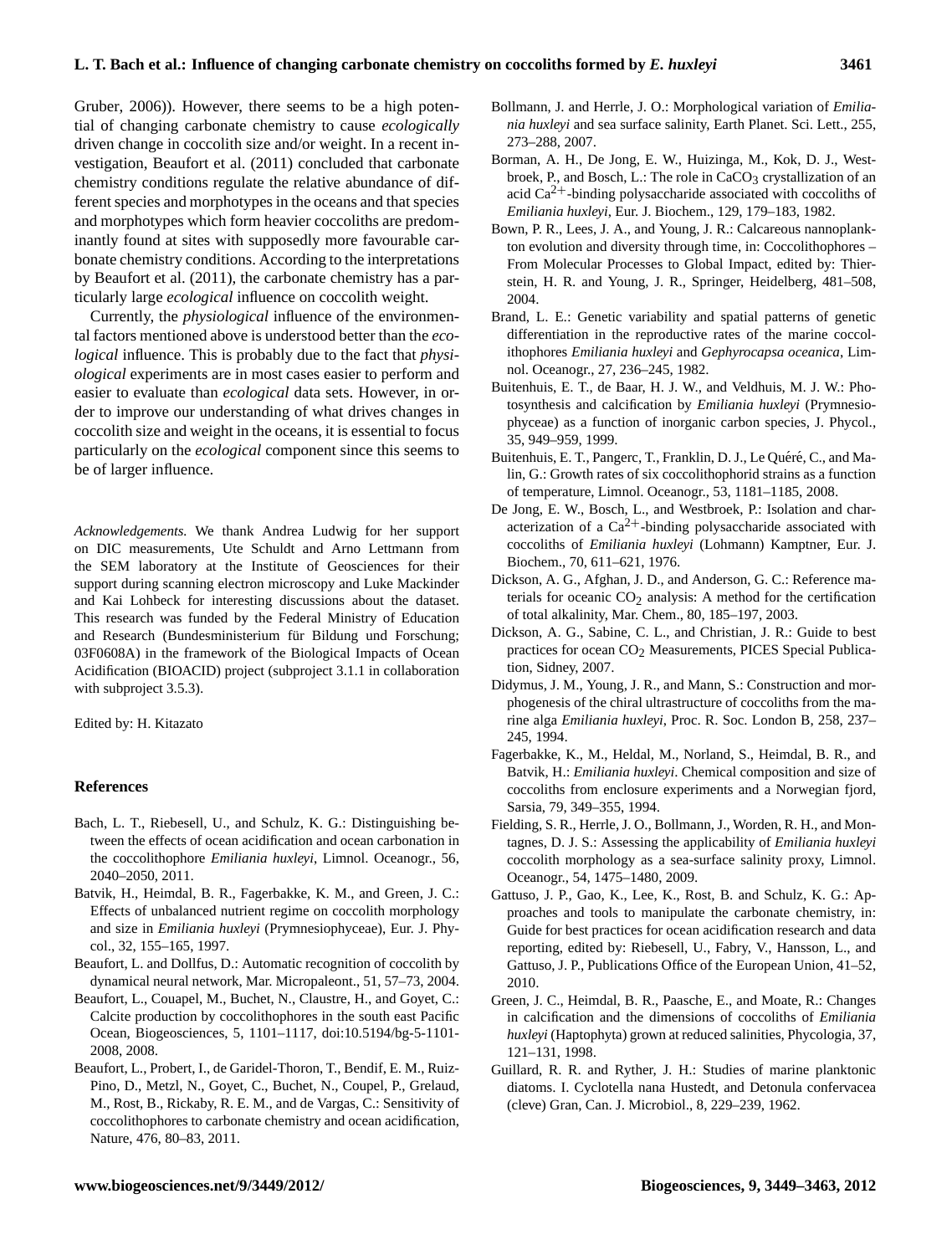- Hagino, K., Bendif, E. M., Young, J. R., Kogame, K., Probert, I., Takano, Y., Horiguchi, T. de Vargas, C., and Okada, H.: New evidence for morphological and genetic variation in the cosmopolitan coccolithophore *Emiliania huxleyi* (Prymnesiophyceae) from the COX1b-ATP4 genes, J. Phycol., 47, 1164–1176, 2011.
- Halloran, P. R., Hall, I. R., Colmenero-Hidalgo, E., and Rickaby, R. E. M.: Evidence for a multi-species coccolith volume change over the past two centuries: understanding a potential ocean acidification response, Biogeosciences, 5, 1651–1655, [doi:10.5194/bg-5-1651-2008,](http://dx.doi.org/10.5194/bg-5-1651-2008) 2008.
- Hansen, H. P. and Koroleff, F.: Determination of nutrients, in: Methods of seawater analysis, edited by: Grasshoff, K., Kremling, K., and Ehrhardt, M., Wiley-VCH, 159–228, 1999.
- Henriksen, K. and Stipp, S. L., S.: Controlling Biomineralization: The Effect of Solution Composition on Coccolith Polysaccharide Functionality, Cryst. Growth Des., 9, 2088–2097, 2009.
- Henriksen, K., Stipp, S. L. S., Young, J. R., and Marsh, M. E.: Biologic control on calcite crystallization: AFM investigation of coccolith polysaccharide function, Am. Mineralogist, 89, 1709– 1716, 2004.
- Holligan, P. M., Fernandez, E., Aiken, J., Balch, W. M., Boyd, P., Burkill, P. H., Finch, M., Groom, S. B., Malin, G., Muller, K., Purdie, D. A., Robinson, C., Trees, C. C., Turner, S. M., and van der Wal, P.: A biogeochemical study of the coccolithophore, *Emiliania huxleyi*, in the North Atlantic, Global Biogeochem. Cy., 7, 879–900, 1993.
- Honjo, S.: Coccoliths: Production, transportation and sedimentation, Mar. Micropaleontol., 1, 65–79, 1976.
- Iglesias-Rodriguez, M. D., Schofield, O. M., Batley, J., Medlin, L. K., and Hayes, P. K.: Intraspecific genetic diversity in the marine coccolithohore *Emiliania huxleyi* (Prymnesiophyceae): The use of microsatellite analysis in marine phytoplankton population studies, J. Phycol., 42, 526–536, 2006.
- Iglesias-Rodriguez, M. D., Halloran, P. R., Rickaby, R. E. M., Hall, I. R., Colmenero-Hidalgo, E., Gittins, J. R., Green, D. R. H., Tyrrell, T., Gibbs, S. J., von Dassow, P., Rehm, E., Armbrust, E. V., and Boessenkool, K. P.: Phytoplankton calcification in a high- $CO<sub>2</sub>$  world, Science, 320, 336–340, [doi:10.1126/science.1154122,](http://dx.doi.org/10.1126/science.1154122) 2008.
- Kaffes, A., Thoms, S., Trimborn, S., Rost, B., Langer, G., Richter, K.-U., Köhler, A., Norici, A., and Giordano, M.: Carbon and nitrogen fluxes in the marine coccolithophore *Emiliania huxleyi* grown under different nitrate concentrations, J. Exp. Mar. Biol. Ecol., 393, 1–8, 2010.
- Kester, D., Duedall, I. W., Connors, D. N., and Pytkowicz, R. M.: Preparation of artificial seawater, Limnol. Oceanogr., 1, 176– 179, 1967.
- Langer, G. and Bode, M.:  $CO<sub>2</sub>$  mediation of adverse effects of seawater acidification in *Calcidiscus leptoporus*, Geochem. Geophy. Geosy., 12, Q05001, [doi:10.1029/2010GC003393,](http://dx.doi.org/10.1029/2010GC003393) 2011.
- Langer, G., Geisen, M., Baumann, K.-H., Kläs, J., Riebesell, U., Thoms, S. and Young, J. R.: Species-specific responses of calcifying algae to changing seawater carbonate chemistry, Geochem. Geophy. Geosy., 7, Q09006, [doi:10.1029/2005GC001227,](http://dx.doi.org/10.1029/2005GC001227) 2006.
- Langer, G., Gussone, N., Nehrke, G., Riebesell, U., Eisenhauer, A., and Thoms, S.: Calcium isotope fractionation during coccolith formation in *Emiliania huxleyi:* Independence of growth and calcification rate, Geochem. Geophys. Geosys., 8, Q05007, [doi:10.1029/2006GC001422,](http://dx.doi.org/10.1029/2006GC001422) 2007.
- Langer, G., Nehrke, G., Probert, I., Ly, J., and Ziveri, P.: Strain-specific responses of *Emiliania huxleyi* to changing seawater carbonate chemistry, Biogeosciences, 6, 2637–2646, [doi:10.5194/bg-6-2637-2009,](http://dx.doi.org/10.5194/bg-6-2637-2009) 2009.
- Langer, G., De Nooijer, L. J., and Oetjen, K.: On the role of the cytoskeleton in coccolith morphogenesis: the effect of cytoskeleton inhibitors, J. Phycol., 46, 1252–1256, 2010.
- Langer, G., Probert, I., Nehrke, G., and Ziveri, P.: The morphological response of *Emiliania huxleyi* to seawater carbonate chemistry changes: an inter-strain comparison, J. Nannoplankton Res., 32, 29–34, 2011.
- LaRoche, J., Rost, B., and Engel, A.: Bioassay, batch culture and chemostat experimentation, in: Guide for best practices for ocean acidification research and data reporting, edited by: Riebesell, U., Fabry, V., Hansson, L., and Gattuso, J.-P., Publications Office of the European Union, 81–94, 2010.
- Lewis, E. and Wallace, D. W. R.: Program Developed for  $CO<sub>2</sub>$  System Calculations ORNL/CDIAC-105, Carbon Dioxide Information Analysis Centre, Oak Ridge National Laboratory, US Department of Energy, 1998.
- Mackinder, L. C. M., Wheeler, G., Schroeder, D., Riebesell, U., and Brownlee, C.: Molecular mechanisms underlying calcification in coccolithophores, Geomicrobiol. J., 27, 585–595, 2010.
- Mackinder, L. C. M., Wheeler, G., Schroeder, D., von Dassow, P., Riebesell, U., and Brownlee, C.: Expression of biomineralization-related ion transport genes in *Emiliania huxleyi*, Environ. Microbiol., 13, 3250–3265, 2011.
- Marsh, M. E.: Polyanion-mediated mineralization assembly and reorganization of acidic polysaccharides in the Golgi system of a coccolithophorid alga during mineral deposition, Protoplasma, 177, 108–122, 1994.
- Moore, T. S., Dowell, M. D., and Franz, B. A.: Detection of coccolithophore blooms in ocean color satellite imagery: A generalized approach for use with multiple sensors, Remote Sens. Environ., 117, 249–263, 2012.
- Müller, M. N., Schulz, K. G., and Riebesell, U.: Effects of long-term high CO<sub>2</sub> exposure on two species of coccolithophores, Biogeosciences, 7, 1109–1116, [doi:10.5194/bg-7-1109-2010,](http://dx.doi.org/10.5194/bg-7-1109-2010) 2010.
- Paasche, E.: Roles of nitrogen and phosphorus in coccolith formation in *Emiliania huxleyi* (Prymnesiophyceae), Eur. J. Phycol., 33, 33–42, 1998.
- Paasche, E.: A review of the coccolithophorid *Emiliania huxleyi* (Prymnesiophyceae), with particular reference to growth, coccolith formation, and calcification-photosynthesis interactions., Phycologia, 40, 503–529, 2002.
- Ploug, H., Iversen, M. H., Koski, M., and Buitenhuis, E. T.: Production, oxygen respiration rates, and sinking velocity of copepod fecal pellets: Direct measurements of ballasting by opal and calcite, Limnol. Oceanogr., 53, 469–476, 2008.
- Raffi, I., Backman, J., Fornaciari, E., Palike, H., Rio, D., Lourens, ¨ L., and Hilgen, F.: A review of calcareous nannofossil astrobiochronology encompassing the past 25 million years, Quat. Sci. Rev., 25, 3113–3137, 2006.
- Raven, J. A., Caldeira, K., Elderfield, H., Hoegh-Guldberg, O., Liss, P., Riebesell, U., Shepherd, J., Turley, C., and Watson, A.: Ocean acidification due to increasing atmospheric carbon dioxide, 60, Policy Document 12/05, The Royal Society, London, 2005.
- Riebesell, U. and Tortell, P. D.: Effects of ocean acidification on pelagic organisms and ecosystems, in: ocean acidification, edited